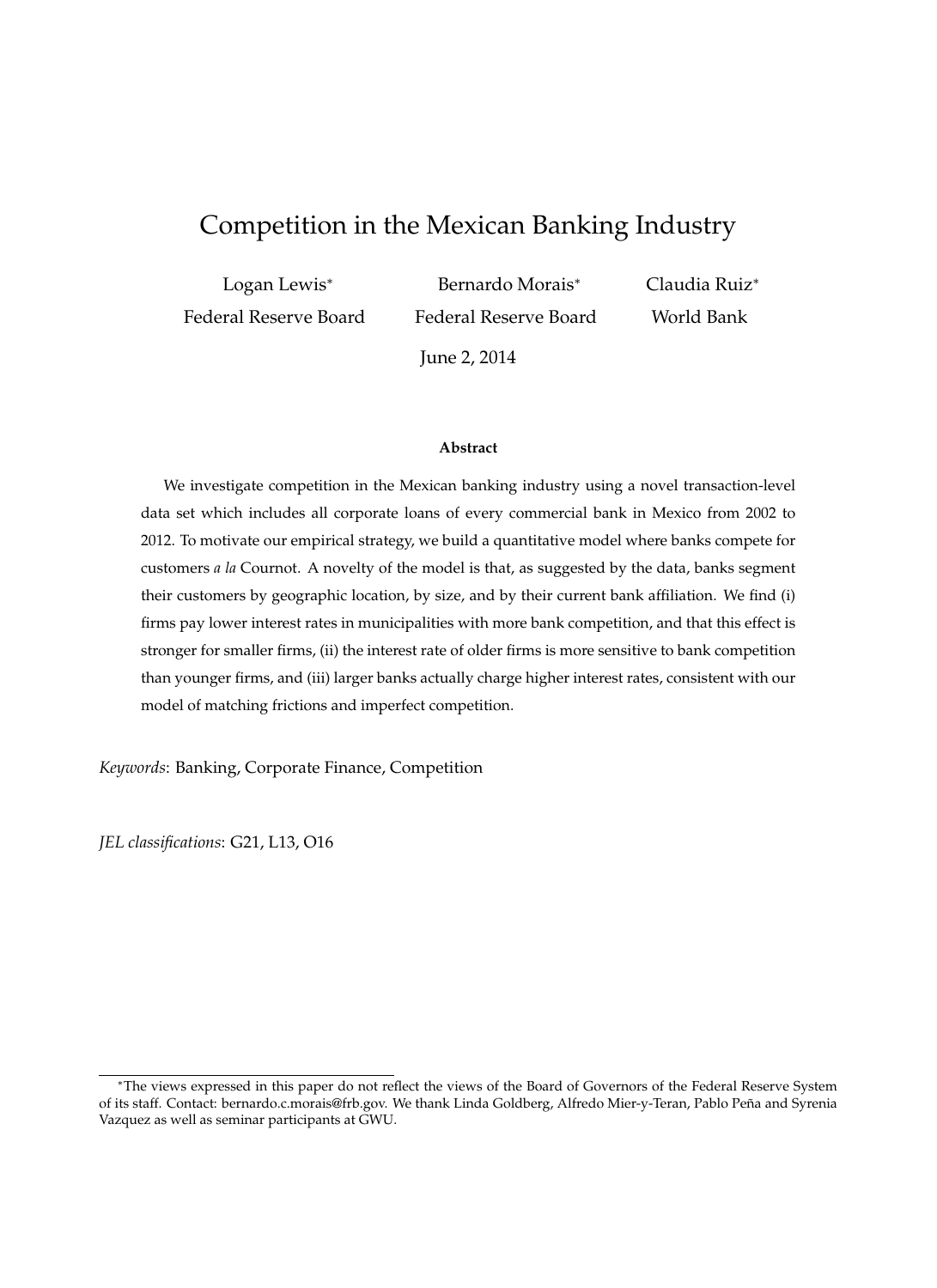# **1 Introduction**

In most municipalities in Mexico, firms have local access to a small number of different banks. In 2012, there were only 36 banks in Mexico, and 90% of municipalities had branches from fewer than 5 of these. We theoretically and empirically analyze the main factors affecting competition in the Mexican banking sector. A 2007 study by the United Nations on banking competition in Mexico concludes that, "In the market of financial products (...) there is no competition". Similarly, the head of the Federal Commission of Competition (FCC) declared in 2009 that, "Mexico needs stronger sanctions against banks engaging in collusive practices. Current ones (monetary and penal) are low compared to international standards."<sup>1</sup>

Firms in Mexico nearly always obtains loans from nearby banks, and this guides our analysis. To be precise, 92% of all loans are between a firm and a bank that has a branch in the same municipality. In addition, competition is limited: 99% of municipalities (representing 75% of loans) have 10 or fewer banks. The number of banks in a municipality – one simple measure of bank competition – is positively correlated with the concentration of loans per bank and the probability of switching banks, and it is negatively correlated with the interest rate firms pay.

To motivate our empirical analysis, we lay out a quantitative model where a finite number of banks compete on quantity, as in **?**, **?**, and **?**. A novel contribution to the existing theoretical literature is the addition of municipality characteristics and firm sizes, motivated by the detail available in our data. Firms face a fixed cost to matching with a new bank, though some firms already have an existing bank relationship. Banks have heterogeneous productivity in their cost of processing loans to firms.

We then use a comprehensive panel containing the universe of corporate loans in Mexico from 2002 to 2012. We observe loan-level information on the interest rate, maturity, loan type, and collateral, as well as a number of characteristics of the borrowing firm such as its location and number of employees. These data are matched with demographic data at the municipality level, allowing us to exploit substantial geographic variation in our empirical analysis. This geographic variation also forms the basis of the calibration of the quantitative model and the motivation for several counterfactual exercises.

We find that firms pay higher interest rates in municipalities with the lowest level of bank competition, and that this effect is weaker for large firms. This is consistent with our model of Cournot

 $1$ In 2011, a law was passed designed to promote competition by empowering the FCC to penalize collusive practices.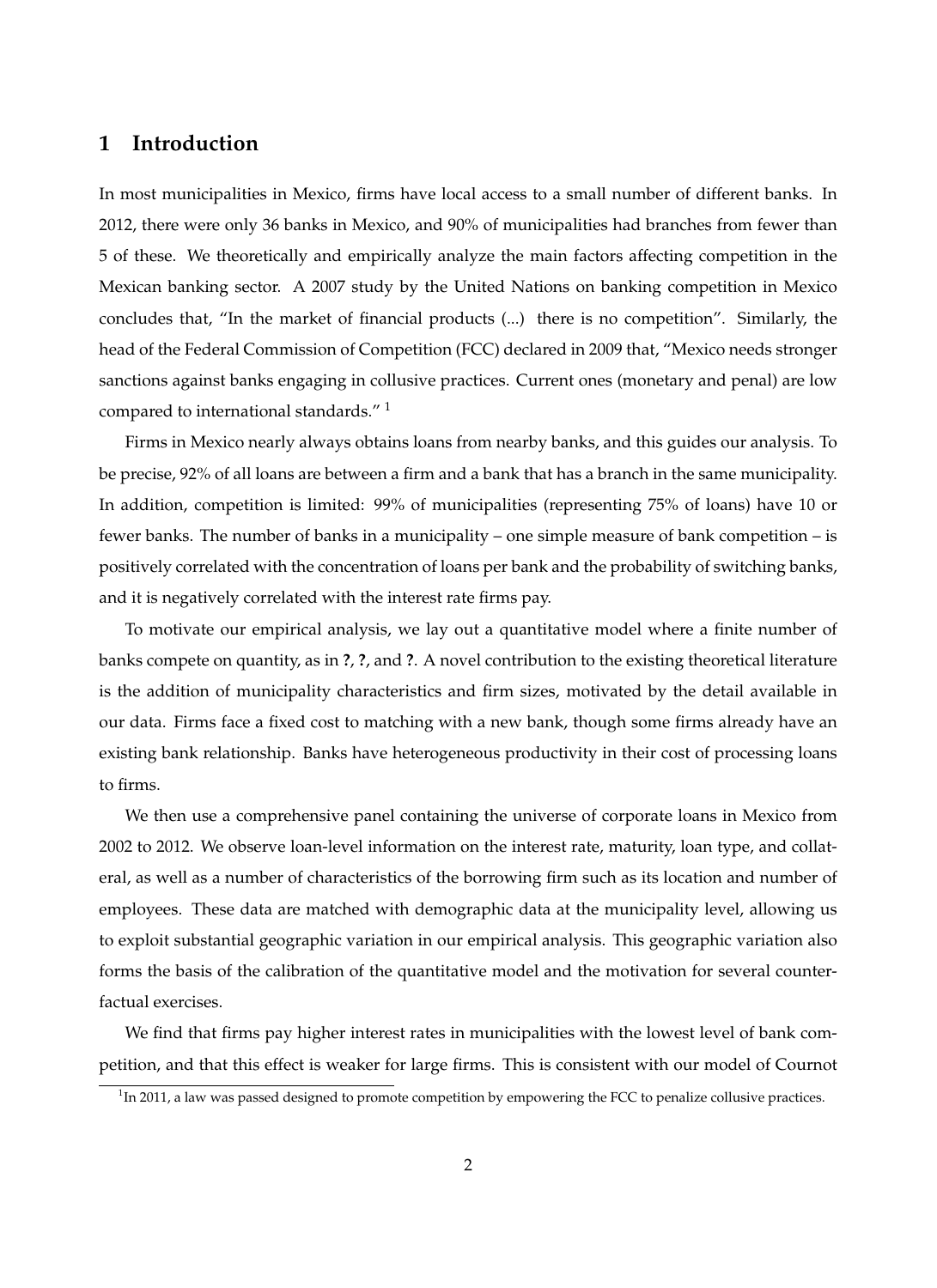competition in which larger firms can more easily afford to pay the fixed cost to switch banks. Perhaps more surprisingly, we find that banks with a larger market share charge a significantly higher interest rate than banks with little market share. Our model rationalizes this as the result of larger banks being more productive by processing customers more easily.

With a model capable of explaining the salient qualitative comparative statics of competition, we turn to a numerical exercise where the model parameters are calibrated to match several aspects of geographic, bank, and firm heterogeneity. This allows us to pin down the relative contribution of each cost to the variation in lending volumes and interest rates across Mexico. We then conduct a counterfactual in which these costs are reduced to the level of the most efficient municipalities to determine how much this lack of competition drives the low aggregate lending observed in Mexico.

This paper contributes to a large literature, both theoretical and empirical, on the effect of competition in banking.<sup>2</sup> We show substantial evidence of local banking in Mexico, a result consistent with the evidence for Belgium in **?** and the United States in **?**. The general relationship between lower competition and higher interest rates echos that of **?** in the case of Italian bank mergers.

The paper proceeds as follows: In section 2, we describe the data used and present a series of stylized facts on the nature of competition in the Mexican banking sector. In section 3, we lay out a model of bank competition. We test several qualitative predictions of the model in section 4, and we quantitatively analyze the model in section 5. Section 6 concludes.

### **2 Data**

We use a large and novel data set on the characteristics of corporate loans in Mexico obtained from the Mexican Banking and Securities Commission (CNBV).<sup>3</sup> This data comes from regulatory reports (known as R04-C) sent monthly by every commercial bank to the CNBV. Reports contain detailed characteristics of the universe of new and continuing loans made by every regulated bank in Mexico between March 2002 and December 2012. This information was merged with monthly bank balance sheet reports, also from the CNBV, and a set of geographic and economic performance measures from INEGI (Mexican Institute of Statistics and Geography). In Table 1, we present the total number of loans, firms, and banks for each year of our sample.

As mentioned in the introduction, the literature has established that banking tends to be local. We show this to be the case for Mexico, and using this geographic segmentation, we analyze bank com-

<sup>2</sup>Any reasonably comprehensive list would be too numerous. See **?** for an overview.

<sup>3</sup>We use the same dataset in our companion paper (**?**) which analyzes firm default and competition.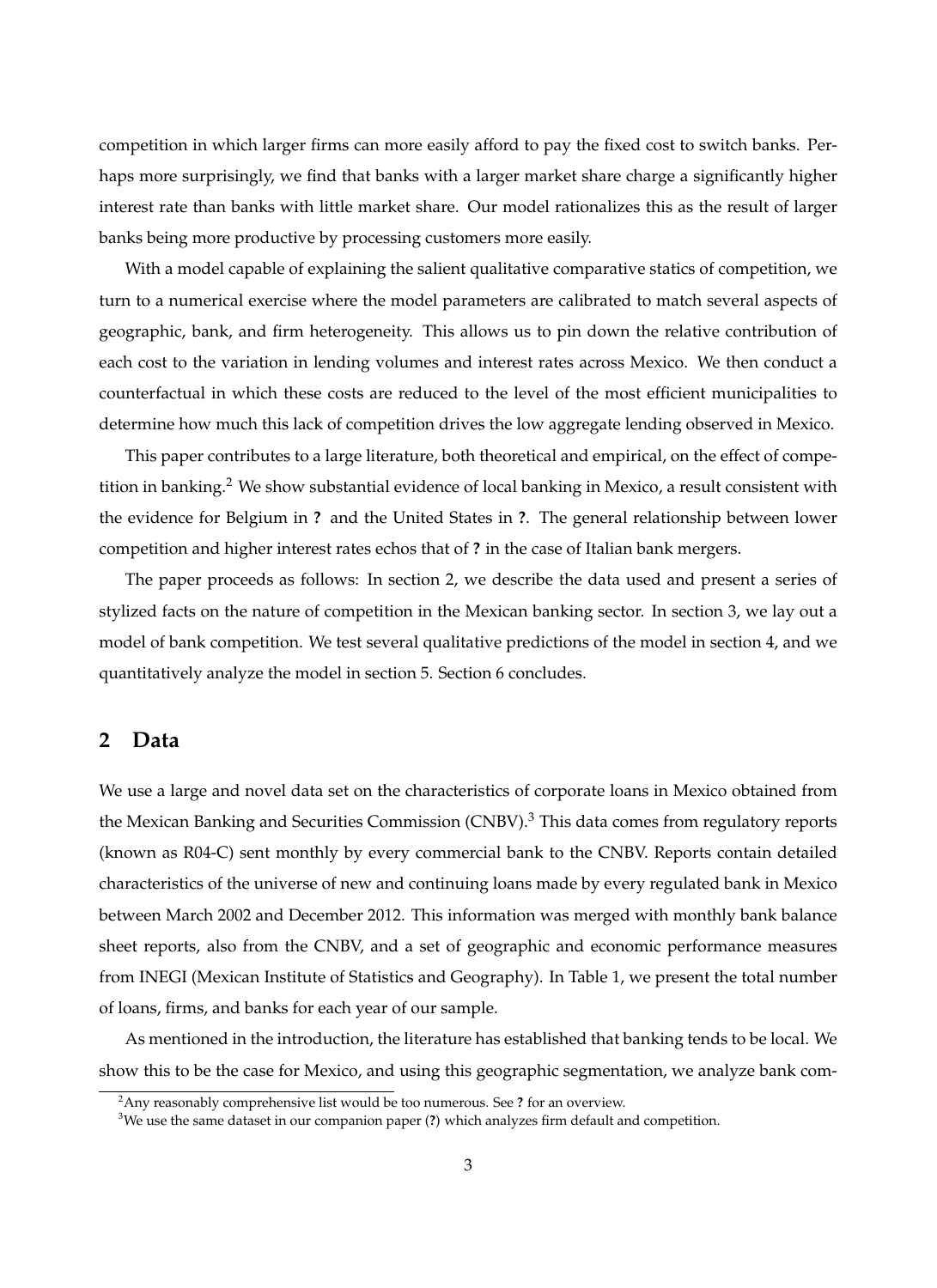petition within each of Mexico's 2,457 municipalities. This assumption seems plausible since these municipalities are relatively large, and 92 percent of bank-borrower relations are within-municipality. Figure 1, shows the geography of municipalities across Mexico. To understand whether the intensity of banking competition is related with the demographic characteristics of a municipality in Table 2 we group them according to the number of banks operating within their borders. We find that there is a positive relation between the economic development and size of a municipality with the number banks it has. For example, in 69% of the municipalities, representing 24 percent of the Mexican population, there is at most one bank operating. These municipalities tend to be economically small and have on average one-third of the per-capita income of municipalities with more than ten banks. Furthermore, there is a positive relation between the banking intensity and the economic development of a municipality. In municipalities with fewer than five banks, there are on average 0.25 branches per 10,000 inhabitants. Conversely, in municipalities with more than ten banks this value is ten times larger (2.47). Finally, and not surprisingly, even though municipalities with fewer than five banks represent half of the Mexican population, they only account for 20 percent of the volume of loans.

In Table 3 we show that borrowers tend to bank locally. In the municipalities with a single bank, 55 percent of the loans are done with that bank, while in municipalities with two to four banks 85 percent of the loans are within municipality. We show that the majority of banks tend to have a single bank relationship. This is true not only of small firms with fewer than 20 employees, but also of large firms with more than 250 employees. As an alternative measure, we calculate the share of borrowing firms that are highly committed to a bank (i.e. have more than 90 percent of their outstanding loans with a single bank). This share is 95 percent, suggesting the existance of small returns and/or large costs in diversifying borrowing sources. Finally, in the last two lines of the table we exhibit the frequency with which firms with a single lending bank tend to change loan provider when obtaining a new credit. To understand how this frequency changes with firm size we split the sample into small and large firms. Firms with fewer than 20 employees switch banks with 17% of new loans, while larger firms switch banks a frequency of  $23\%$ <sup>4</sup>. Furthermore, while this rate is not related with the number of banks for large firms, it is positively related for their smaller counterparts. In municipalities with at most one bank, the frequency of bank switching is 14 percent, while in municipalities with more than ten banks it is 19 percent. This suggests that bank competition affects switching frequencies.

In Table 4, we address the relation between the number of banks in a municipality with the cost of

<sup>&</sup>lt;sup>4</sup>Banking switching is defined as a firm obtaining credit from a bank with which it has not had a relationship in the preceding three years.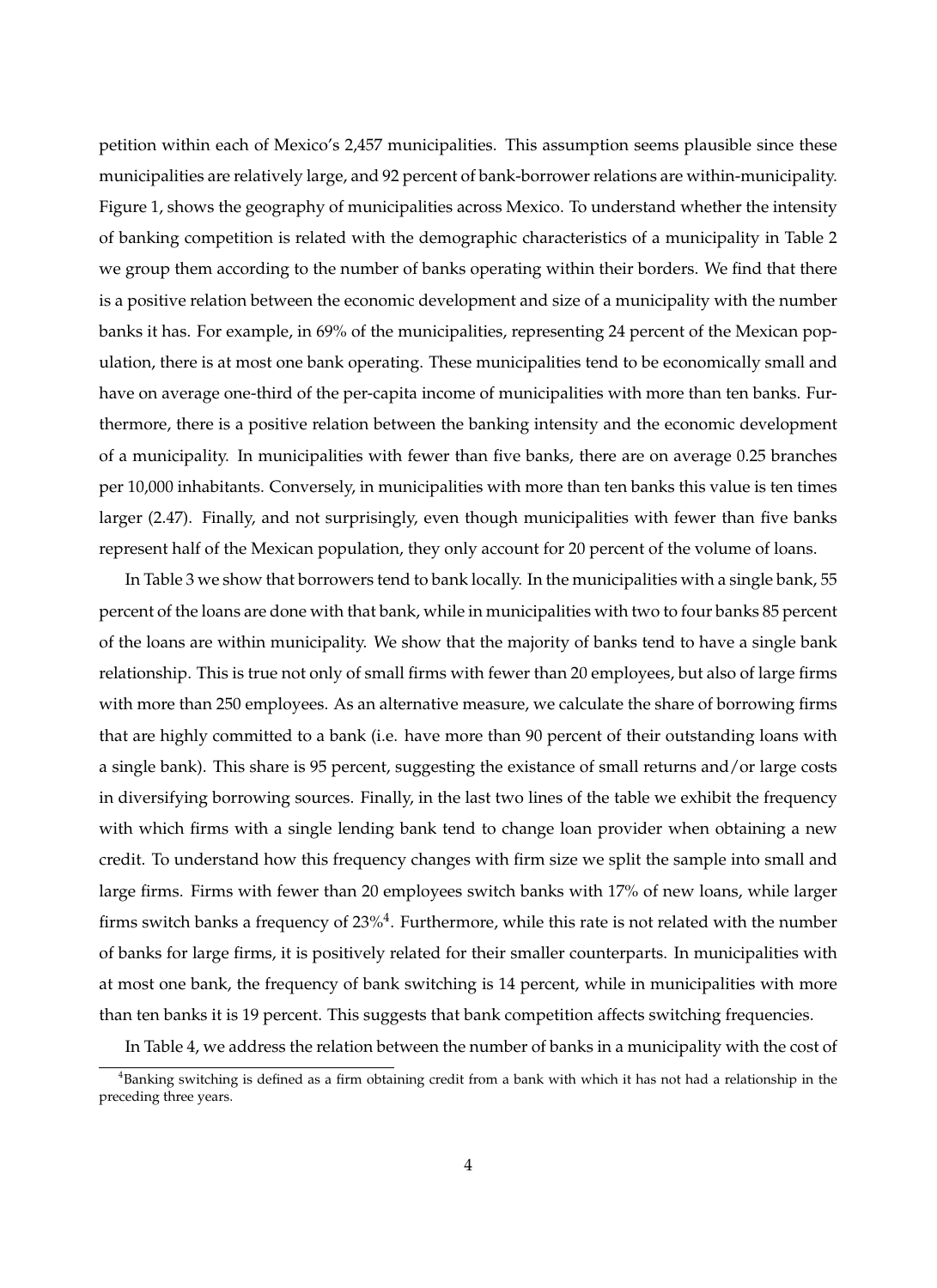credit. The number of banks competing in a market is negatively correlated with both the probability that firms borrow from banks outside the municipality and with the level of lending spreads. This is true for the whole sample and within subsamples of comparable loans. These facts are consistent with the hypothesis of geographical segmention which allows banks to price-discriminate based on the degree of competition they face locally.<sup>5,6</sup>

Finally, in Table 5 we analyze the relation between the market share of a bank and its investment in a municipality. As measures of investment in a municipality we use the number of personnel, the number of branches opened as well as the number of ATMs. To test this relation we run:

$$
shr_{j,m,t} = \beta \log(x_{j,m,t}) + muni \times year,
$$

where  $shr_{j,m,t}$  is bank j market share in municipality m in year t.  $log(x_{j,m,t})$  is a measure of the intensity of the investment of a bank in a municipality.  $log(x_{j,m,t})$  is one of: the log number of bank employees, the log number of branches or the log number of ATMs. Finally  ${\it muni} \times {\it year}$  are municipality-year fixed effects. We cluster the standard errors at the municipality level. The coefficient  $\beta$  is highly significant and economically relevant for the three measures of banking intensity. This suggests that in order for a bank to grow its market share within a municipality, it must increase its investment.

## **3 Model**

In this section, we present a model of the banking industry with banks and entrepreneurs where banks compete on quantity. The economy is divided into a series of locations (*municipalities*) differing on population  $b_M$  and wealth  $\alpha_M$ . Entrepreneurs can only access financing from banks in their municipality.<sup>7</sup>

**Entrepreneurs -** Each entrepreneur runs one firm is exogenously assigned to a municipality. Entrepreneur y lives one period, has access to a riskless project of size  $\lambda_y$  returning  $Z\lambda_y$  and an entrepreneur-specific outside option with value  $\omega_y \in [0, \overline{\omega}]$  if he decides not to run the project.<sup>8</sup>

 $5$ The lending spreads are around 15 percent in municipalities with fewer than 2 banks and and around 11 percent in municipalities with more than 10 banks. These relations hold when controlling for a series of relevant variables as will be seen in Table 6.

 $6$ Another possibility is that this result is driven by higher marginal banking costs in municipalities with less bank competition.

 $^{7}$ While not all municipalities have banks and some firms obtain credit from banks outside their municipality, this represents a small fraction of both the number and value of loans in Mexico.

 $8$ As will be seen later, this entrepreneur-specific outside option creates a demand function. The distribution of the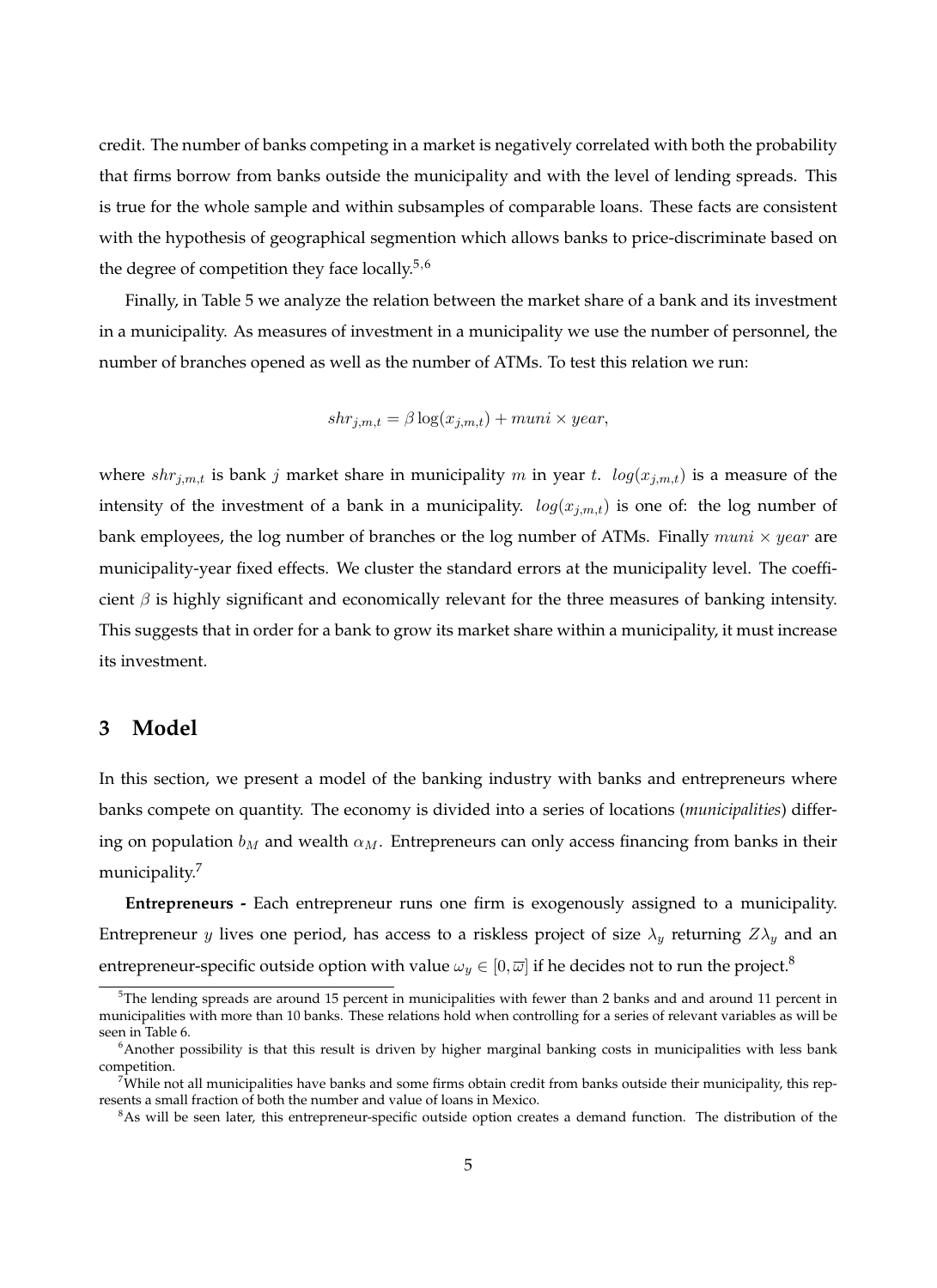Entrepreneurs are born with no wealth, and to run the project they must receive a loan from a bank. At the beginning of the period, firms are either exogenously assigned to a bank or are unbanked. $^9$  If they are assigned to a bank, they can either continue with their bank  $C$  or switch to a new bank  $S$ , while unbanked entrepreneurs  $U$  that decide to run a project must choose a bank.

Firms face both fixed and variable costs of obtaining credit. The variable costs are in the form of an interest rate  $r_{i,j}^y$  that depends both on the project size  $\lambda_y$ , as well as on the bank assigned.<sup>10</sup> The fixed costs  $m$  are independent of firm size and depend on whether the firm obtains credit from a  $bank<sup>11</sup>$ 

Therefore the profit of a firm with size  $y$  that is banking with  $j$  and will bank with  $i$  is

$$
\pi_{i,j}^{y,d} = \lambda_y \left( Z - r_{i,j}^y \right) - m_k
$$
\n
$$
m_k = \begin{cases}\n m_b & \text{if } j = j \\
m_s & \text{if } j = i \\
m_u & \text{if } j = u\n\end{cases}
$$
\n(1)

From this profit function, we have that in equilibrium  $r_{i,i}^y$  and  $r_{i,j}^y$  are such that:

$$
r_{i,j}^y = r_{i,i}^y + \frac{m_s - m_b}{\lambda_y}, \forall i \neq j,
$$
\n<sup>(2)</sup>

Finally, firm  $y$  runs the project if the value of running it exceeds their outside option  $\pi_{i,j}^y \ge \omega_y$ .

**Banks -** Bank  $i$  is infinitely lived and has a productivity  $\psi_i$  in processing loans. Each period, and given  $b^M$  and  $\alpha^M$ , as well as other banks productivity, bank *i* decides whether to pay a fixed cost  $f$  to compete in municipality  $M$ . The variable costs of a bank include the cost of capital per unit of funds borrowed  $r_d$ , as well as a bank-specific variable cost  $c_i\equiv\frac{1}{\psi_c}$  $\frac{1}{\psi_i}$  to process its *current* customers in municipality  $M$ . This variable cost has both a global component applicable to all municipalities  $c_i$  as well as local (municipality-specific) component  $\varepsilon_{i,M}$  such that  $c_i^M = f(c_i, \varepsilon_{i,M})$ .<sup>12</sup> Additionally, the cost of bank *i* of processing both *switching* and *unbanked* customers in municipality M is  $\theta_s c_i^M$  and  $\theta_u c_i^M$  respectively, as there may be different processing costs associated with new customers.

borrower's outside option is an uniform distribution as in **?**.

 $^{9}$ In an extension (to be completed), we endogenize the the stock of customers banks can accumulate across periods.

 $^{10}r_{i,j}^y$  denotes the interest rate that a firm with a project size y assigned to bank i and switching to bank j must pay. Similarly,  $r_{i,i}^y$  is the interest rate paid by a firm who remains with bank  $i$ .

<sup>&</sup>lt;sup>11</sup>This cost *m* can be seen as the matching/switching costs that firms have when establishing a relation with a new bank  $(m_u$  for unbanked firms,  $m_s$  for switching firms, and  $m_b$  for continuing firms).

 $12$ This municipality-specific component is introduced to replicate the fact that in Mexico there is no clear order of bank entry in the different municipalities.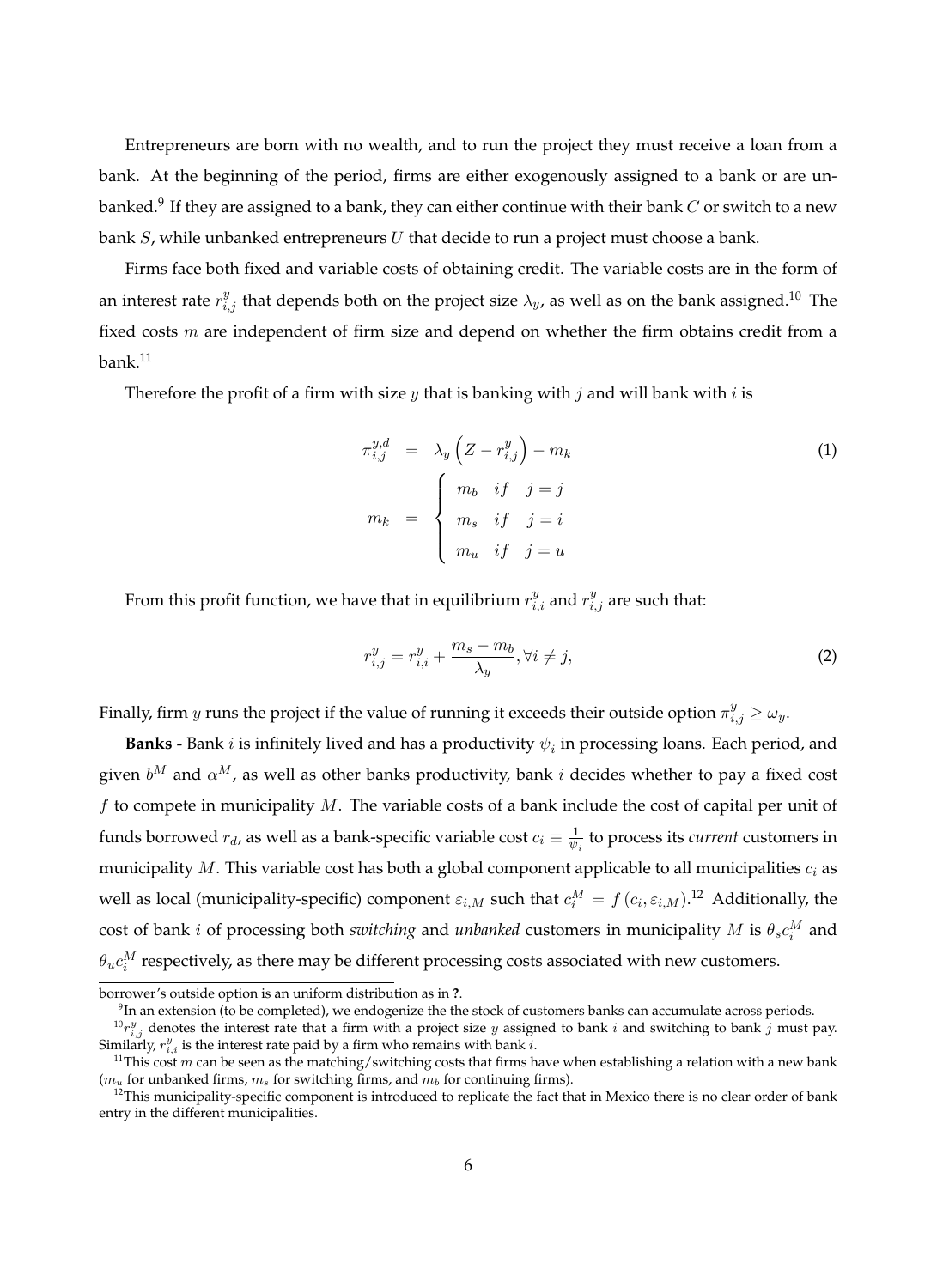After paying the fixed cost, bank *i* is assigned a mass  $b_i^M$  of customers. This mass of customers is dependent on the municipality size  $b^M$  and wealth  $\alpha^M$ , as well as by the productivity of the bank relative to that of other entrants, such that

$$
b_i^M = g\left(b, c_i^M, \{c_{-i}^M\}\right),\,
$$

implying that the mass of unbanked customers is

$$
b^M_u=b^M-\sum^{N_M}b^M_i.
$$

The profit of bank  $i$  depends on the quantity supplied to customers of size  $y$  that are either current customers or new customers. So the objective of a bank in each municipality and in each period is

$$
M_{e_i^M}^{A} \{ \pi_i^M - f, 0 \},
$$
  
\n
$$
\pi_i^M = M_{a x}^{A} \sum_{\{l_{:,i}^y\}}^{N_m + 1} \sum_{j=1}^{N_{\lambda}} l_{:,i}^y \left( \lambda_y \left( r_{:,i}^y - r_d \right) - \theta_k c_{i,t} \right).
$$
\n(3)

where  $e_i^M$  is an entry indicator and  $\left\{l_{.,i}^y\right\}$  the set of contracts offered by bank  $j$  to each segment.

**Timing -** At time  $t = 0$  a number N of banks draw a municipality-specific productivity for all municipalities. Thereafter, at the beginning of each period and for each municipality, firms are assigned to entrant banks, and banks decide how many loans to extend to each segment of customers.

#### **3.1 Equilibrium**

The setup of the model implies that the problem of banked  $\{C, S\}$  and unbanked  $\{U\}$  firms can be separated.

#### **Unbanked Firms**

Using the fact that the outside option of firms is drawn from an uniform distribution the demand of credit is

$$
l_u^{y,d} = b_u^y \frac{\lambda_y \left( R - r_u^y \right) - m_u}{\overline{\omega}}
$$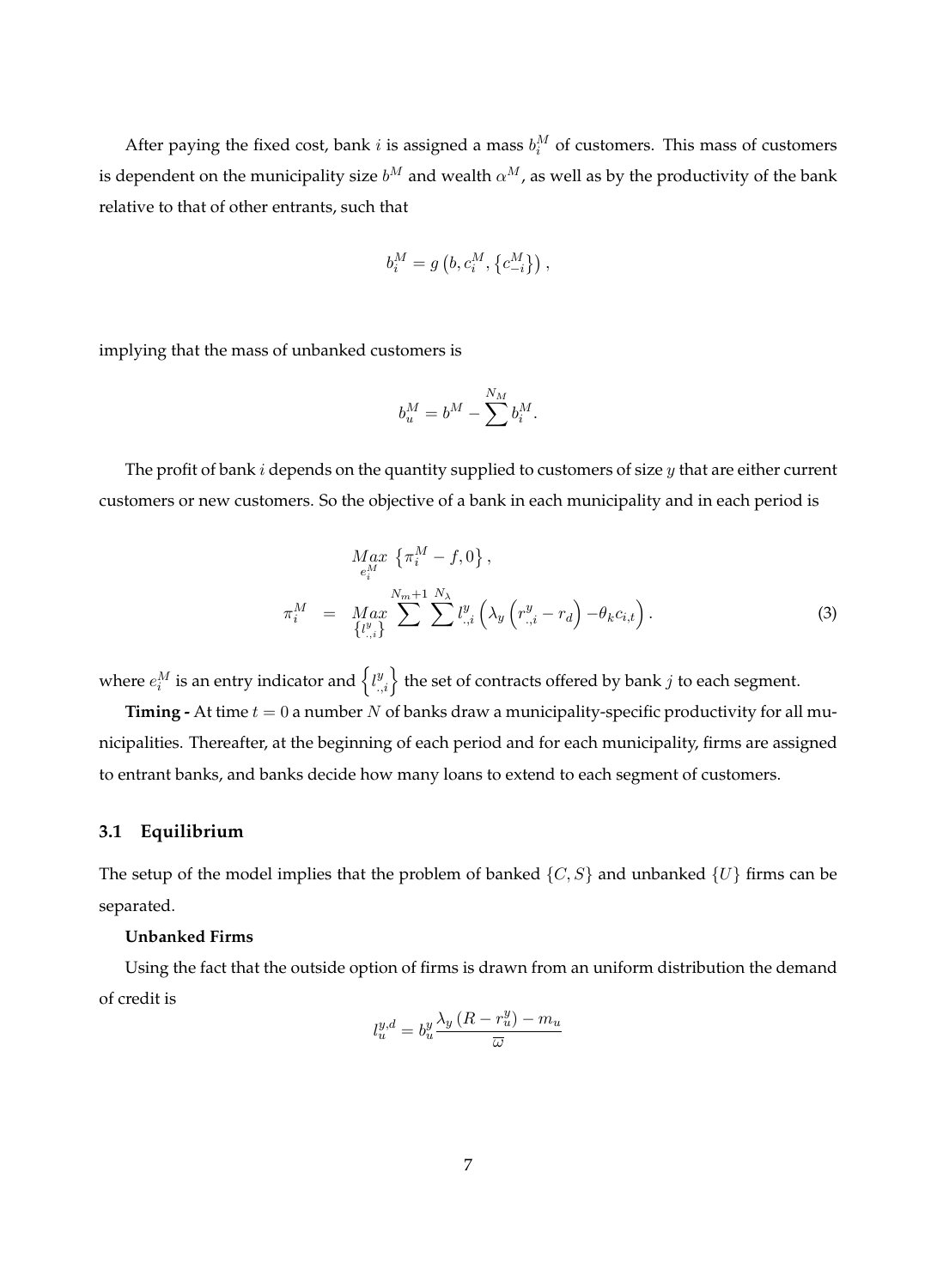implying that the clearing condition for unbanked customers is

$$
\sum_{u,i}^{N_M} l_{u,i}^{y,s} = l_u^{y,d}
$$
\n
$$
r_u^y = Z - \frac{\frac{\overline{\omega}}{b_u} \sum^N l_{u,i}^{y,s} + m_u}{\lambda}.
$$
\n(4)

The supply of credit to unbanked customers from bank  $i$  is

$$
l_{u,i} = \frac{\frac{b_u^y}{\bar{\omega}} (\lambda_y (Z - r_d) - m_u - \theta_u c_{i,t}) - \sum_{u, -i}^{N-1} l_{u, -i}^{y, s}}{2}, \tag{5}
$$

$$
\frac{b_u^y}{\overline{\omega}(N_u+1)}\left(\lambda_y\left(Z-r_d\right)-m_u+\theta_u\left(\sum_{i\in\Omega_u,i\neq j}c_j-N_u c_i\right)\right),\tag{6}
$$

where  $\Omega_u$  denotes the set of  $N_u$ banks which positively lend in the unbanked market. whereas the interest rate is

$$
r_u^y = \frac{Z + N_u r_d + \frac{\theta_u \sum_{i \in \Omega_u} c_i - m}{\lambda_y}}{N_u + 1}.
$$
\n
$$
(7)
$$

implying that interest rate for unbanked firms within the same municipality and firm size is equal across banks.

To obtain the number of banks operating we must calculate the number of banks with positive profits. From 3 and 7 we have that bank  $i$  operates in the unbanked market in size segment  $\lambda$  if

$$
c_i \quad < \quad \frac{\lambda \left( Z - r_d \right) - m_u}{\theta_u N_u} + \widetilde{c}_{-i},
$$
\n
$$
\widetilde{c}_{-i} \quad \equiv \quad \frac{\sum_{j \in \Omega_u, j \neq i} c_{-j}}{N_u}.
$$
\n
$$
(8)
$$

From this expression we have that if bank  $i$  is participating, then a bank  $j$  such that  $c_j < c_i$  is also operating. Furthermore, we find that bank participation is negatively related with the screening cost  $\theta_u$  with the matching cost  $m_u$  and positively related with the average cost of its competition  $\widetilde{c}_{-i}.$ 

#### **Banked Firms**

From 1 we have that the clearing condition for customers of bank  $i$  is:

$$
l_{i,i}^{y,s} + \sum_{i,j}^{N-1} l_{-i,i}^{y,s} = l_i^{y,d}
$$
  

$$
r_{i,i}^{y} = Z - \frac{\overline{\omega}}{b_i^{y} \lambda_y} \sum_{i,j}^{N} l_{i,j}^{y} - \frac{m_b}{\lambda_y}
$$
 (9)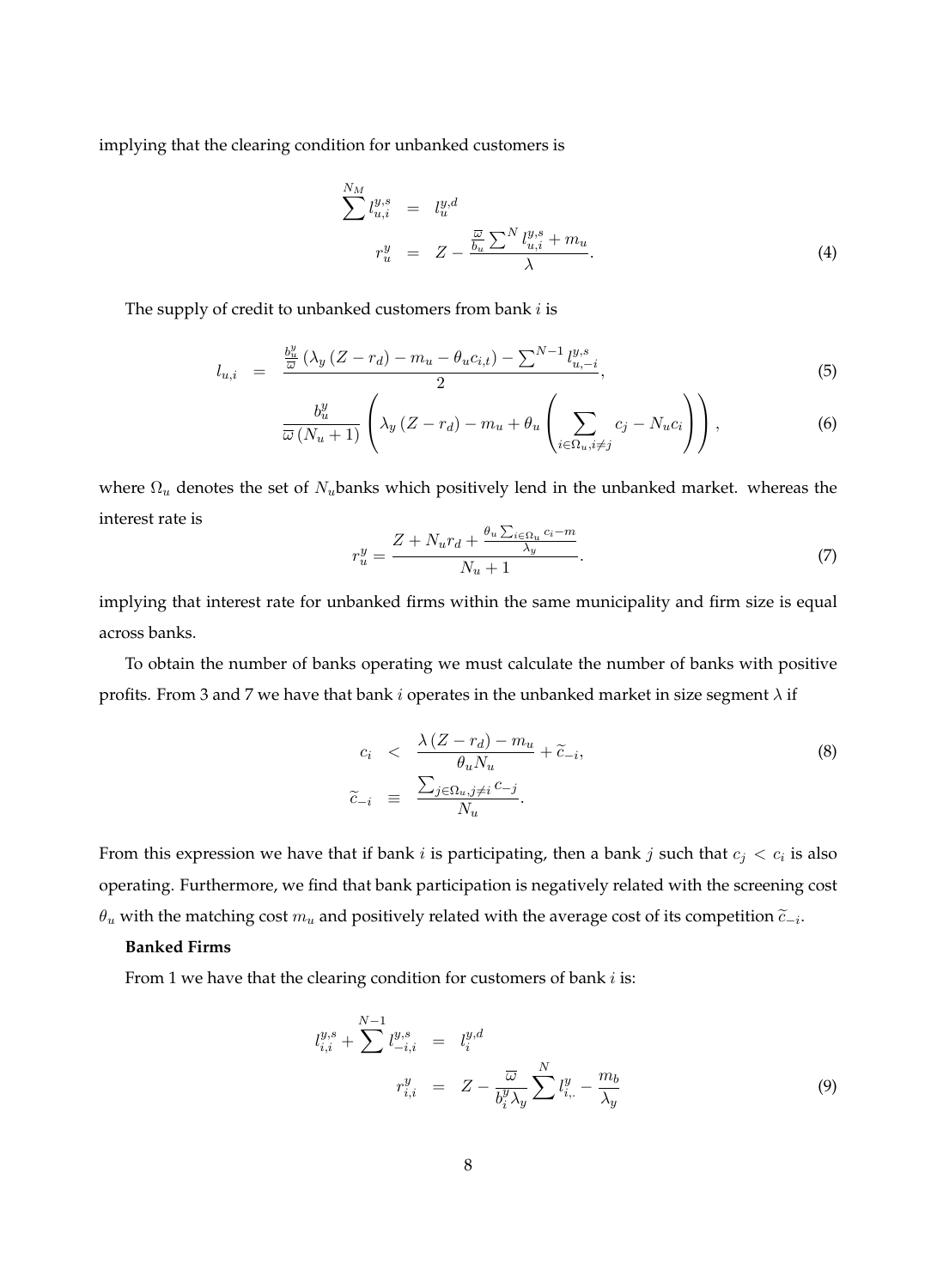therefore, and using 3, the optimal supply of credit by bank  $i$  to its current customers is:

$$
l_{i,i} = \frac{\frac{b_i^y}{\bar{\omega}} (\lambda_y (Z - r_d) - m_b - c_i) - \sum_{i,j} N - 1} l_{i,j}^{y,s}}{2}
$$
(10)

$$
= \frac{b_j^y}{\overline{\omega}(N_j+1)} \left( \lambda_y \left( Z - r_d \right) - N_j \left( m_b + c_j \right) + \left( N_i - 1 \right) m_s + \theta_s \sum_{j \in \Omega_i, j \neq i} c_j \right) \tag{11}
$$

where  $\Omega_i$  represents the set of banks with positive lending to bank  $i'$ s customers and  $N_i$  is the number of banks.

For current customers of bank  $i$  the amount supplied by bank  $j$  is:

$$
l_{i,j} = \frac{\frac{b_i^y}{\omega} (\lambda_y (Z - r_d) - m_s - \theta_s c_j) - \sum_{i,j} N - 2 l_{i,j}^{y,s} - l_{i,i}}{2}, \qquad (12)
$$

$$
= \frac{b_i^y}{\overline{\omega}(N_i+1)} \left( \lambda_y (Z - r_d) - 2m_s - N_i \theta_s c_j + \theta_s \sum_{k \in \Omega_j, k \neq i, k \neq j} c_k + (m_b + c_i) \right)
$$
(13)

Finally the interest rate is:

$$
r_{i,i}^y = Z - \frac{\overline{\omega}}{b_j^y \lambda_y} \sum_{i}^{N} l_{i}^y - \frac{m_b}{\lambda_y}
$$
  
= 
$$
\frac{Z + N_i r_d + \frac{(N_i - 1)m_s + c_i + \theta_s \sum_{i \in \Omega_j, i \neq j} c_j - N_i m_b}{\lambda_y}}{N_i + 1}
$$
(14)

**Bank Participation** - From 3, we know that bank j only operates in a given segment if

$$
r_{.,j}^y > \frac{\theta_k c_{j,t}}{\lambda_y} + r_d
$$

# **4 Empirical results**

In this section, we test the predictions of our model using our comprehensive data on Mexican corporate loans. While the model allows for substantial heterogeneity in both firms and banks, we include a series of additional controls to control for heterogeneity not directly addressed by the model. This includes, for example, systematic differences in risk across sectors in which firms operate.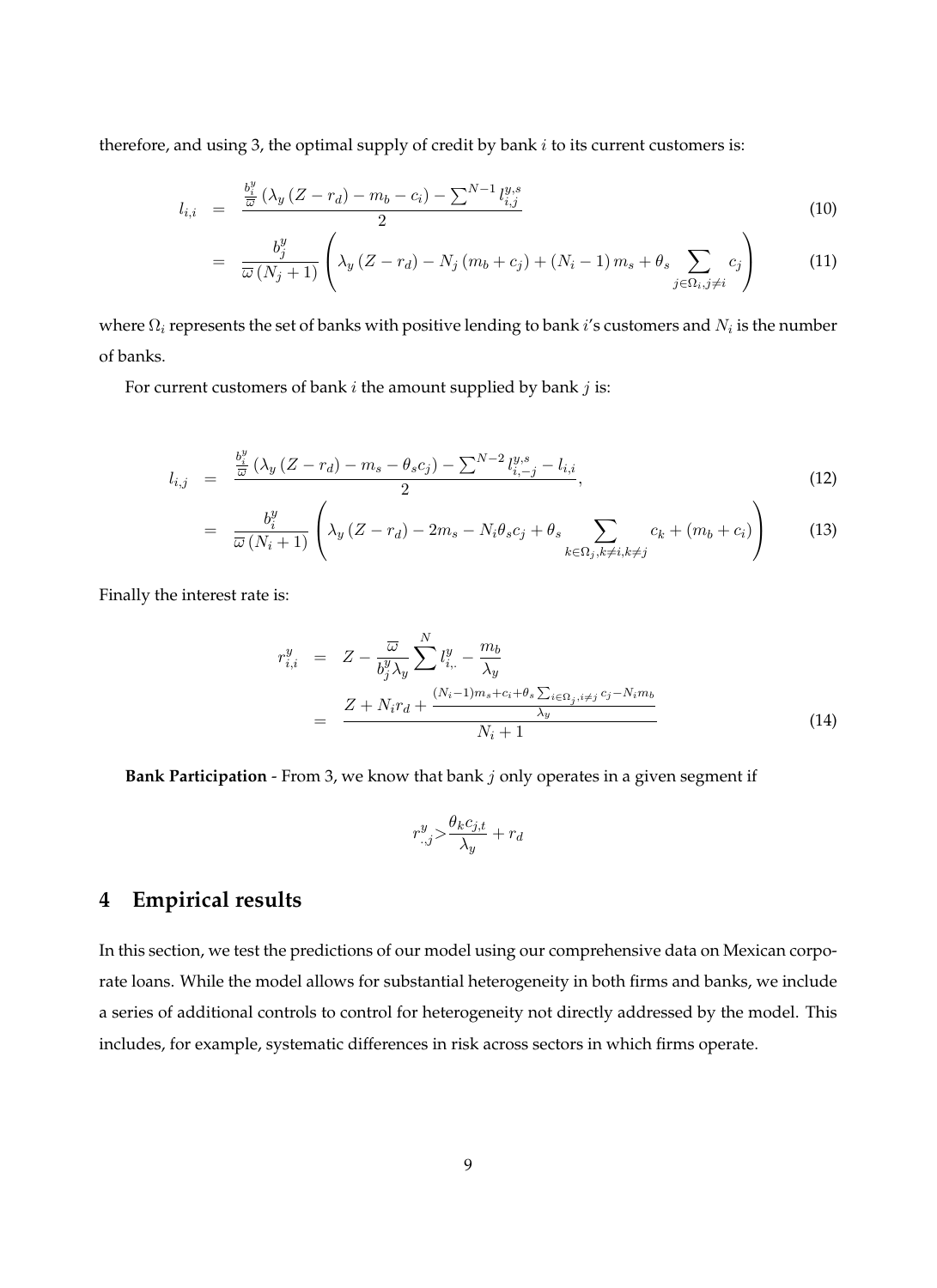#### **4.1 Interest Rates, Bank Competition and Firm Size**

Proposition **??** suggests that bank competition should reduce interest rates, with a greater effect on the interest rate of small firms. To test this with our data, we estimate:

$$
r_l = \alpha_0 + \beta' \, comp + \gamma' X_l + lt + se + bk \times yr + mn \times yr,
$$
\n<sup>(15)</sup>

where *comp* is a collection of bins splitting municipalities into four groups of bank competition, defined in one of three ways. The first is a standard Herfindahl index of market shares by banks<sup>13</sup>, the second is the number of banks operating in the municipality, and the third is the number of banks firms in that municipality access.<sup>14</sup> As additional controls we include a series of firm- and loanspecific characteristics  $X_l$ : whether the firm has an existing loan from any bank, the length of the longest bank relationship, the type of firm,<sup>15</sup> the collateral the firm put down (as a percentage of the loan amount), the number of bank relationships the firm has, and the maturity of the loan. Finally, all regressions have clustered standard errors at the municipality level.

Table 6 reports the results across all firms. Firms generally pay lower interest rates in municipalities with greater bank competition. This effect ranges from about negative 17 basis points to negative 48 basis points depending on the measure of bank competition. Firms with a previous bank relationship pay about 17 basis points less than unbanked firms, and firms with longer bank relationships (not necessarily with the bank providing the loan for each observation) pay up to about 0.5 percentage point less. For every 10 percent of collateral firms put down, they pay about 10 basis points less for the loan, and for each bank the firm has a relationship, their interest rate is reduced by about 24 basis points. For each year of the loan the interest rate rises roughly one percentage point, and large firms pay more than 2 percentage points less than small firms.

Table 7 reports the results split by small and large firms. For most measures of bank competition, firms pay lower interest rates in municipalities with greater competition, consistent with the model. In addition, this effect appears to be stronger and more robust for small firms: they pay on average 24-48 basis points lower in municipalities with the greatest competition relative to those with the least. The result is less monotonic for large firms.

**?** provide a related prediction: reduced bank competition allows banks to offer low interest rates

 $13$ Market share is defined here as the fraction of firms a bank serves relative to all firms served by all banks.

<sup>&</sup>lt;sup>14</sup>Municipality access is the observed number of banks, regardless of location, from which firms in a municipality obtain credit.

 $15$ This is an indicator that equals zero if the business is "persona fisica", essentially a self-employed person like a doctor or lawyer.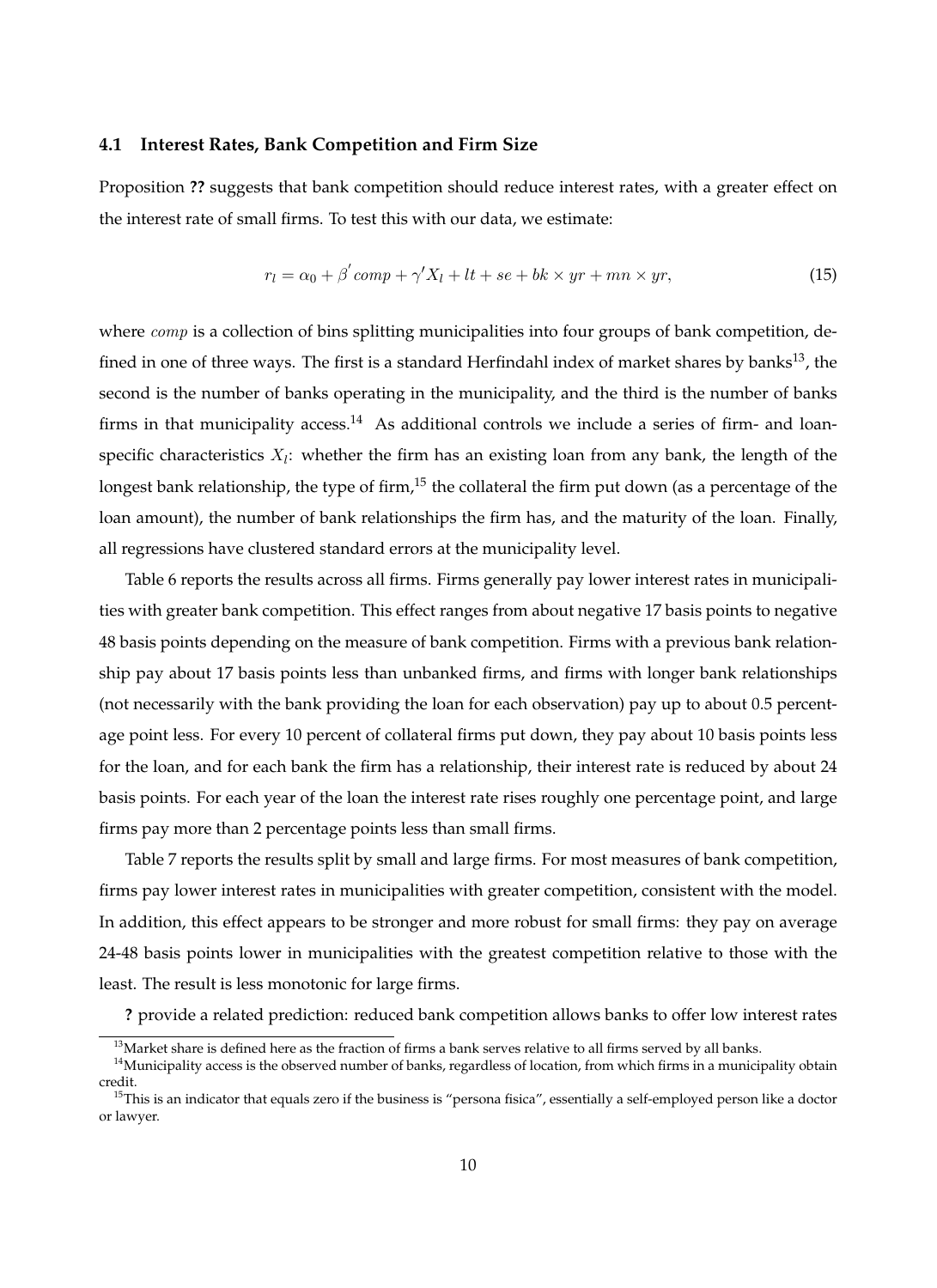for young, risky firms with the anticipation of being able to make greater returns as the firms become established. Splitting the sample by young and old firms and banked and unbanked firms, Table 8 provides modest support for this hypothesis. The interest rate that old firms pay is more sensitive to bank competition than young firms. One might also consider unbanked firms to be a better measure of the riskiness modeled by **?**, so the last two columns in the table split the sample by banked and unbanked. Here, there is no clear difference in the sensitivity of the interest rate firms pay to the level of bank competition in the municipality.

#### **4.2 Interest Rates and Bank Market Share**

Next, we test Proposition **??** which posits that larger and more productive banks should charge higher interest rates. We estimate the following:

$$
r_l = \alpha_0 + \beta' shr + \gamma' X_l + lt + se + bk \times yr + mn \times yr,
$$
\n(16)

where shr is an indicator variable of the market share of a bank in a municipality. The additional controls  $X_l$  are: collateral, the length of the bank-firm relationship, maturity, and number of banks with which the firm has a loan. *lt, bk, se* and  $mn \times yr$  are loan type,<sup>16</sup> lending bank, sector, and municipality-year fixed effects, respectively.

Table 9 reports the results. The average firm pays a higher interest rate to banks with greater market share, shown in column (1). Banks with a market share above 50 percent charge an interest rate 45 basis points above banks below 10 percent market share. This effect is stronger for small firms (column 2) than large firms (column 3). In our baseline model, this effect should hold for firms which have an existing relationship with any bank, shown in column (5). Column (6), however, shows that the effect remains for unbanked firms.<sup>17</sup> While not directly modeled, collateral and maturity have the expected signs and strong significance: For each 10 percent of the loan value put down as collateral, the interest rate decreases by 9 basis points, and for each year of maturity, the interest rate is 1.1 percent higher.

<sup>&</sup>lt;sup>16</sup>The two major loan types are revolving and non-revolving. Other types of loans include syndicated loans and loans to a group of firms.

<sup>&</sup>lt;sup>17</sup>One simple extension (in progress) is consistent with this: if matching costs m are bank-specific and increase with bank costs  $c_i$ , larger more productive banks can charge higher interest rates to the unbanked.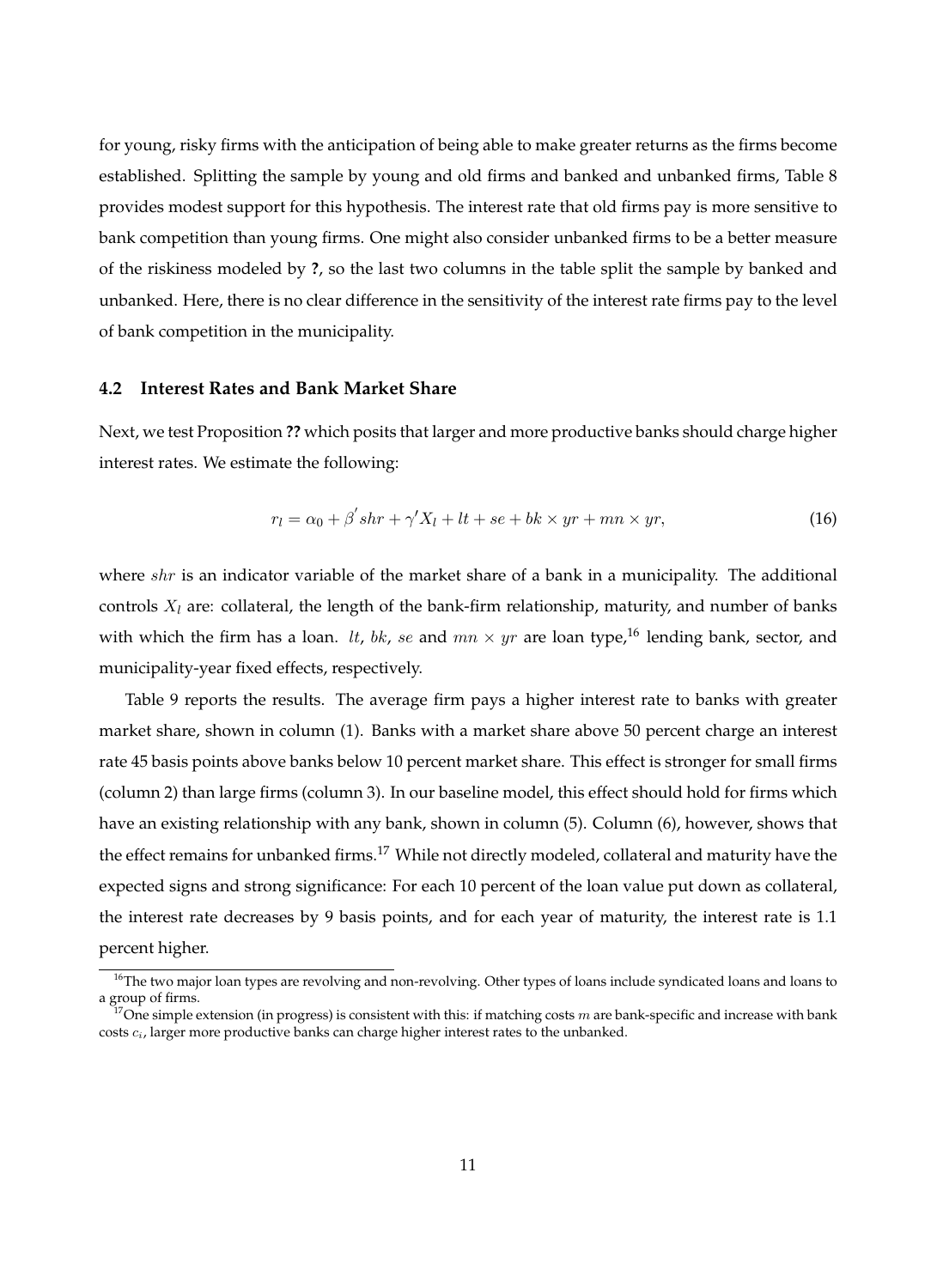#### **4.3 Bank Switching and Bank Competition**

In this section we test Proposition **??** that posits that in municipalities with more bank competition firms tend to have more bank switching. Furthermore, we check whether the impact of bank competition on the switching frequency is more important for smaller firms. We estimate the following regression

$$
swt_{i,t} = \alpha_0 + \beta' comp + \gamma' X_m + se + bk \times yr
$$

where  $swt_{i,t}$  is an indicator variable of whether firm i in period t obtained a loan from a new bank given that it was requesting a new loan. As before  $comp$  is a collection of bins splitting municipalities into four groups of bank competition measured by the Herfindahl index. The controls  $X_m$  are municipality specific (municipality income, population and area). Finally, se and  $bk \times yr$  are sector, and bank-year fixed effects, respectively. We cluster standard errors at the municipality level. The coefficients are reported in Table 10.

## **5 Quantitative Exercise**

#### **5.1 Calibration**

We calibrate the model parameters to match key statistics of municipalities and of the Mexican banking industry. To mimic the different localities in Mexico, we create four groups of municipalities that vary in population and per-capita income. From the census data, we find a monotonic relation between the income per capita and the average population in a municipality. The municipalities in the first, second and third quartiles have on average 1.9, 8.7 and 32.2 percent, respectively, of the population in the richest quartile of municipalities, which implies calibrating the population  $b_i$  in the four representative municipalities such that  $\left(\frac{b_1}{b_2}\right)$  $\frac{b_1}{b_4} = 0.019, \frac{b_2}{b_4}$  $\frac{b_2}{b_4}=0.087,\frac{b_3}{b_4}$  $\frac{b_3}{b_4} = 0.322.$ .

To understand how the financial frictions affect firms with different sizes, we create two groups of firms differing by the number of employees. Using the 2008 census, we consider firms to be small if they have fewer than 15 employees and large firms are those with between 15 and 250 employees.<sup>18</sup> Large firms in the census data are on average 13.5 times larger than small firms  $\left(\frac{\overline{\lambda}}{\Delta} = 13.5\right)$ .

To capture the fact that the more populated municipalities tend to be richer, we allow for the share of large firms to vary across municipalities. From the census data we know that the relative per-capita income of the average municipality in the first, second and third quartiles relative to the

<sup>&</sup>lt;sup>18</sup>We do not consider the firms with more than 250 employees as these firms tend to rely on other types of financing.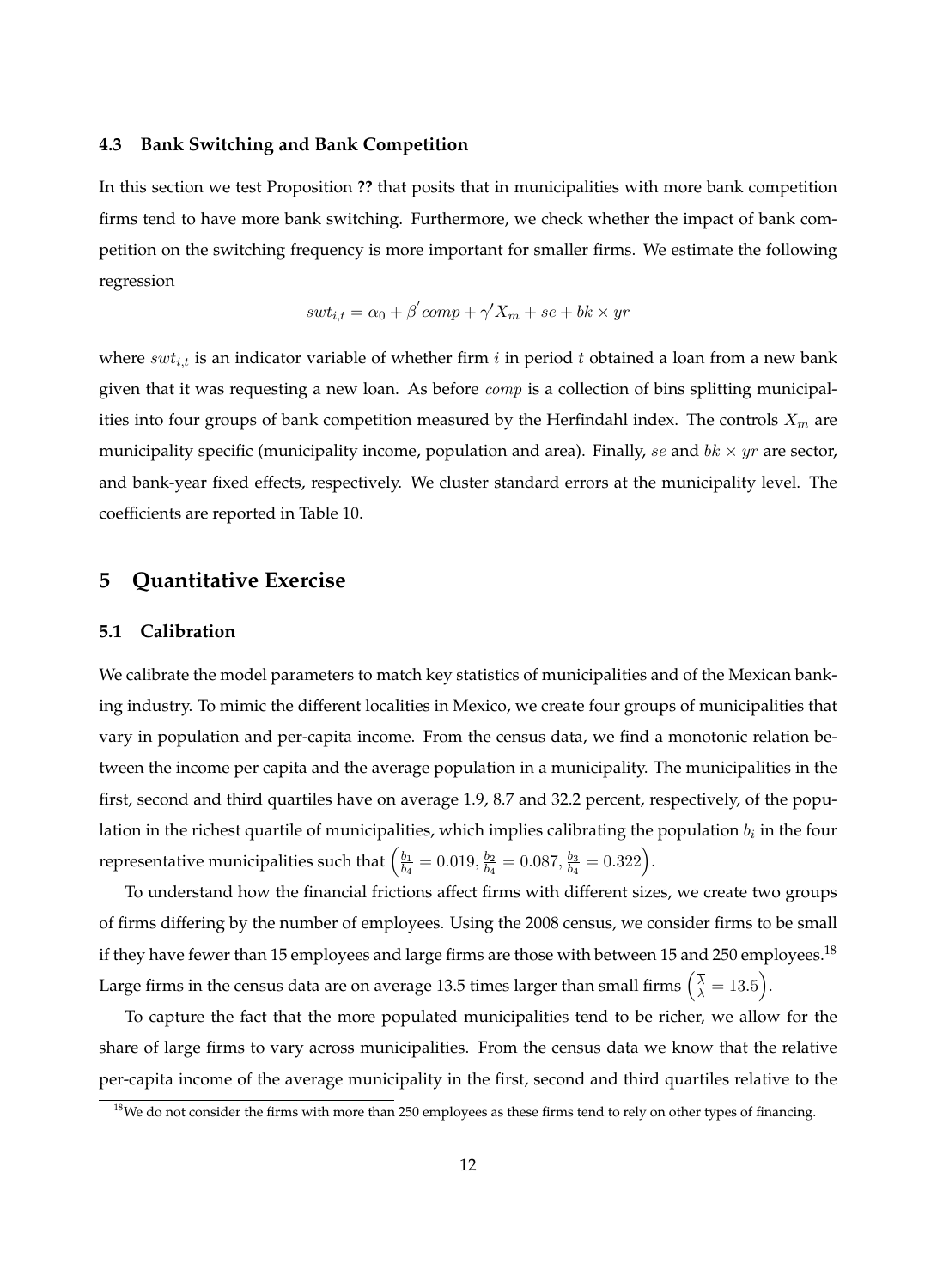fourth quartile are 42, 55 and 80 percent respectively. Taking into account that 2.7 percent of firms in total are large, we have that the share of large firms  $\alpha_i$  in the first through the fourth quartile is  $\{0.016, 0.021, 0.031, 0.039\}$ . The upper value of the outside option,  $\bar{\omega}$  is a normalization which we set to  $1^{19}$ 

We calibrate the other model parameters to match key statistics of the Mexican banking industry. The deposit rate  $r_d$  is set to the average interbank rate from 2002 to 2012, 0.06. The entry cost f is set such that the average number of banks which choose to operate in the richest quartile is 10.9. For each simulation we draw 30 productivities corresponding to the number of total banks in Mexico. These productivities are drawn from a lognormal distribution with mean  $\mu$  and standard deviation  $\sigma$ .

To be completed.

#### **5.2 Simulation Results**

To be added.

#### **5.3 Counterfactuals**

To be added.

# **6 Conclusion**

This paper uses a novel and comprehensive dataset on corporate loans in Mexico to examine the causes and consequences of limited competition in the banking system. We observe substantial detail at the loan level, including the interest rate, collateral, maturity, loan type, and information about the firm including its exact location and the number of employees. We demonstrate that banking is local, with few firms going outside of their municipality for a loan, and that relatively few banks operate in any given municipality.

To discipline our estimation strategy and conduct quantitative counterfactual exercises, we develop a Cournot model of bank competition capable of addressing several frictions to bank lending. These include matching costs for the bank as well as monitoring costs for both existing and new customers. The model's main predictions include (i) the interest rate of firms which stay with their bank

 $19$ Changing this value affects the total quantity of lending, but it does not affect any of the targets we use to pin down other parameters.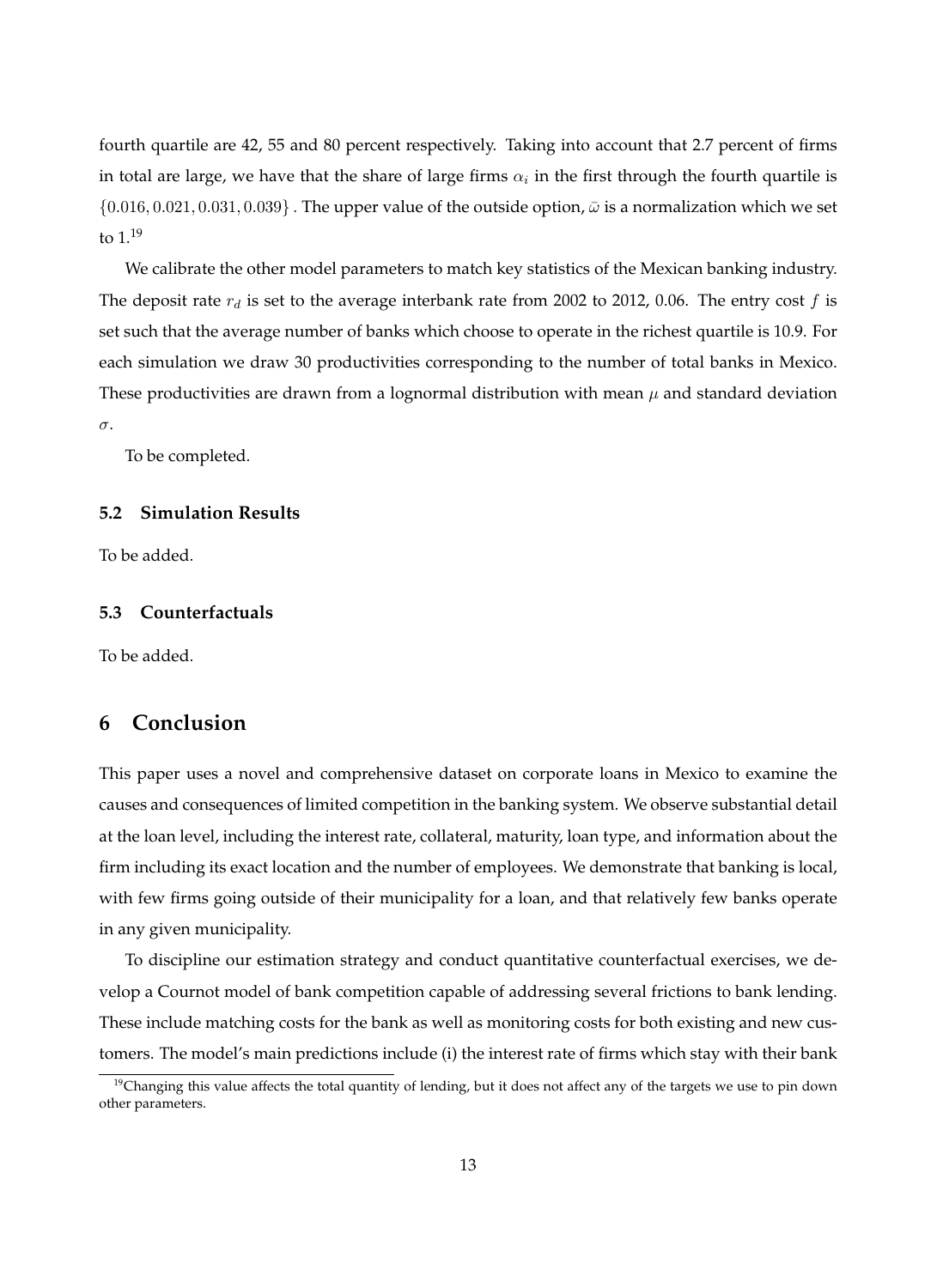is higher than the interest rate of switchers, (ii) firms pay lower interest rates in firms with greater competition, and this effect is stronger for smaller firms, (iii) firms switch banks more frequently in municipalities with greater competition, and (iv) more productive (larger) banks charge higher interest rates than less productive banks.

We confirm these predictions hold in our data. More specifically, we find (i) firms pay as much as 0.5 percentage point more in municipalities with the lowest level of bank competition relative to the highest level, with a weaker effect for large firms, (ii) the interest rate old firms pay is more sensitive to the degree of bank competition, a finding broadly consistent with **?**, (iii) banks with a market share above 50 percent charge an interest rate nearly 0.5 percentage point more than banks with a market share below 10 percent.

Finally, we calibrate our model to match the broad distribution of municipality size and income. The model has endogenous bank entry into each municipality, allowing us to quantify the importance of each type of friction in reducing competition. We conduct a series of counterfactuals where we reduce the level of frictions to bring all municipalities up to the competition level of the most competitive.

These exercises are one step towards a larger agenda of understanding why lending ratios are so low in Mexico. This has been a longstanding concern of Mexican policymakers, who as recently as May 2013 instituted significant reforms geared towards improving financial access. As data including this time period becomes available, we hope to understand the efficacy of these and other reforms and assess where obstacles remain in Mexican banking.

# **7 Appendix**

#### **7.1 Proofs**

Proposition ??. From (9) we have  $r_{j,j}^y = Z - \frac{\overline{\omega}}{b_j^y y_j}$  $\frac{\overline{\omega}}{b^y_j \lambda_y} \sum^N l_{j,\cdot}^y$  . Therefore, to prove that interest rate decreases with N we must show that  $\frac{\Delta \sum^N l_{j,\cdot}^y}{\Delta N} > 0$ . Assume there are  $N > 0$  banks in a municipality offering  $\sum^N l_{j,\cdot}^y = L^{old}$ . Assume that a new bank *i* enters the municipality offering *l* given by (13). Using (10) and (12) we have  $L^{new} = L^{old} + \frac{l}{N+1}$  implying  $\frac{\Delta \sum^{N} l_{j}^{y}}{\Delta N} > 0$ .

To show that the interest rate is decreasing in firm size, assume two segments  $\lambda_1 < \lambda_2$ . From (8) and (??) we have  $N_1\leq N_2.$  If  $N_1=N_2$  then the result is immediate and  $r_{j,j}^{\lambda=1}< r_{j,j}^{\lambda=2}.$  If  $N_1< N_2$  then given above, we know that  $r_{j,j}^{\lambda=2,N_1}>r_{j,j}^{\lambda=2,N_2}$  and since  $r_{j,j}^{\lambda=1,N}>r_{j,j}^{\lambda=2,N}$  we have  $r_{j,j}^{\lambda=1,N_1}>r_{j,j}^{\lambda=2,N_2}.$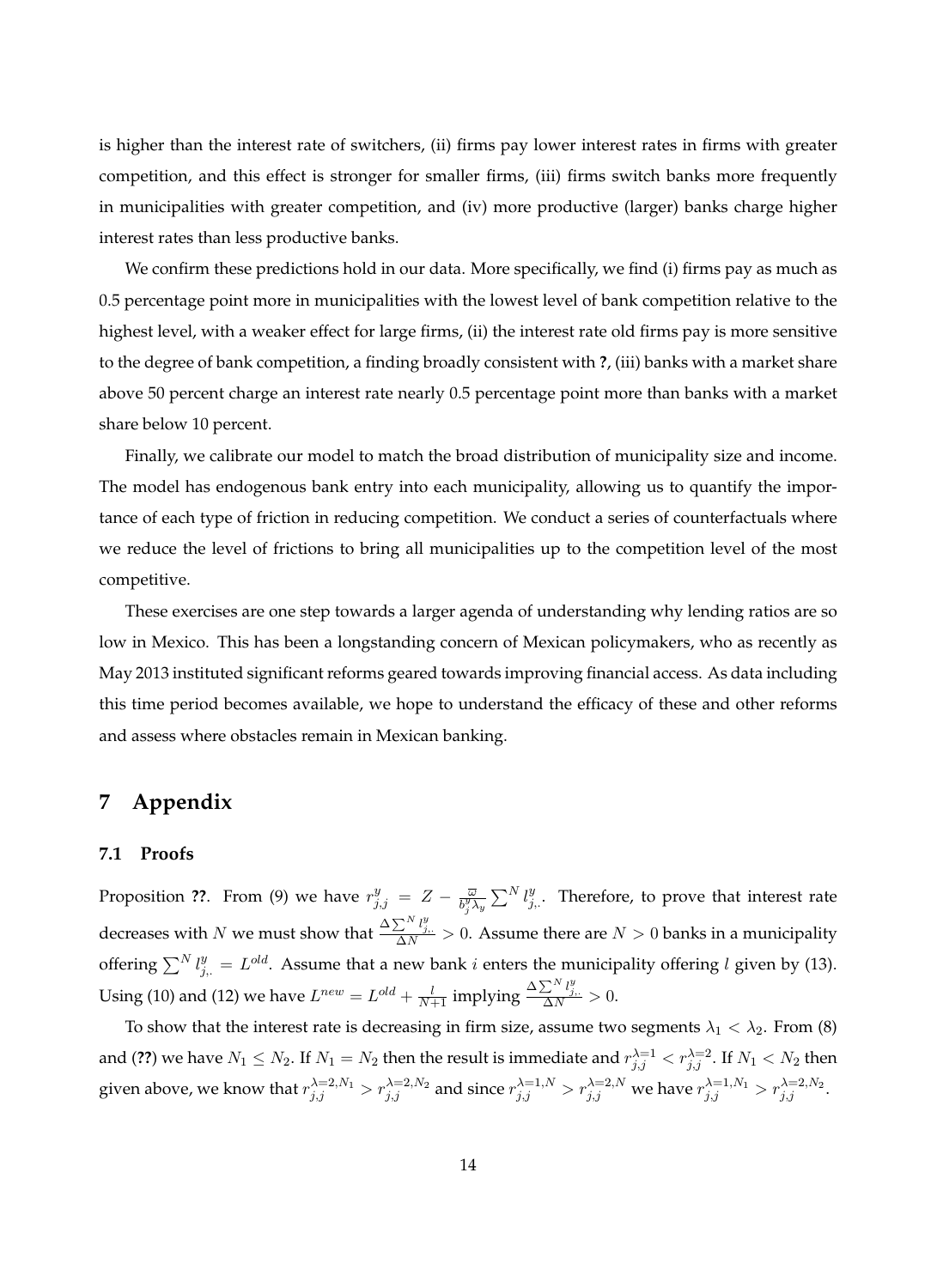# **8 Figures and Tables**

# Figure 1: Municipalities in Mexico

Source: www.mapasparacolorear.com

| Year | #Credits | #Firms  | #Banks | Interbank rate |
|------|----------|---------|--------|----------------|
| 2002 | 119,769  | 53,358  | 29     | 8.1            |
| 2003 | 141,666  | 54,662  | 26     | 6.8            |
| 2004 | 154,180  | 64,292  | 26     | 7.2            |
| 2005 | 182,834  | 77,538  | 24     | 9.6            |
| 2006 | 293,047  | 97,559  | 24     | 7.5            |
| 2007 | 446,410  | 136,709 | 28     | 7.7            |
| 2008 | 447,504  | 147,995 | 30     | 8.3            |
| 2009 | 573,005  | 255,916 | 32     | 5.9            |
| 2010 | 612,715  | 269,901 | 33     | 4.9            |
| 2011 | 674,250  | 297,624 | 35     | 4.8            |
| 2012 | 674,328  | 293,238 | 36     | 4.8            |

Table 1: Summary Statistics

Note: *#Credits* indicates the number of loans per period. *#Banks* indicates the number of commercial banks operating, while the *interbank rate* is the average during the year of the 28 day interbank rate.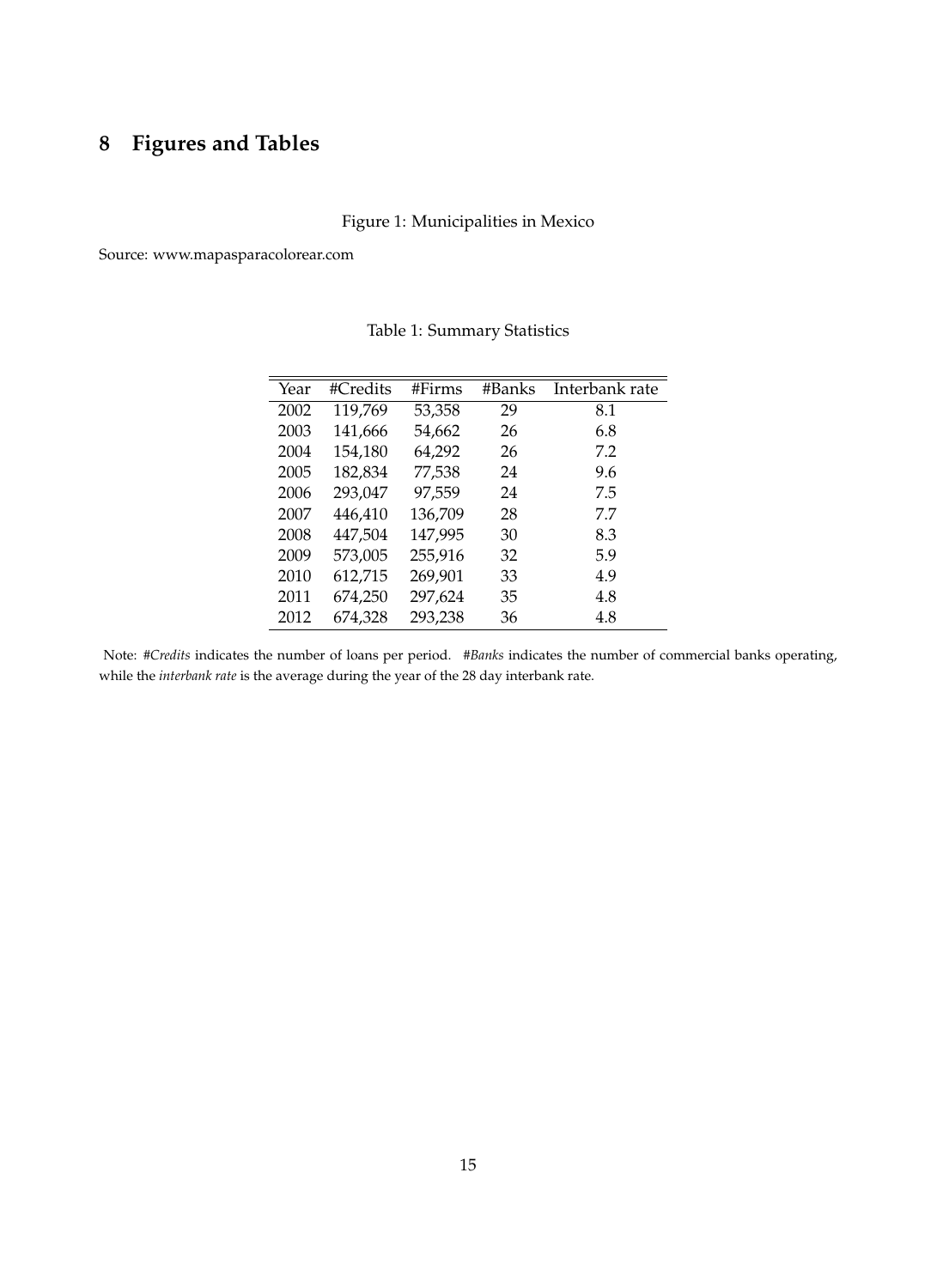|                              |        |        | #Banks per municipality |         |         |
|------------------------------|--------|--------|-------------------------|---------|---------|
|                              | 0      |        | $2 - 4$                 | $5-10$  | >10     |
| Share of municipalities      | 0.48   | 0.21   | 0.20                    | 0.10    | 0.01    |
| Share of total population    | 0.13   | 0.11   | 0.23                    | 0.44    | 0.10    |
| Average population           | 24,527 | 45,157 | 100,572                 | 385,941 | 849,948 |
| Percapita income (US\$)      | 3,063  | 3,533  | 4,347                   | 6,139   | 9,687   |
| Area $(km2)$                 | 909    | 1,437  | 1,445                   | 2,304   | 195     |
| #branches/10,000 inhabitants | 0      | 0.23   | 0.34                    | 0.52    | 2.47    |
| Share of loans               | 0.05   | 0.03   | 0.12                    | 0.55    | 0.25    |

Table 2: Banking and Municipality Characteristics

Note: This table shows a series of statistics on the characteristics of a municipality with a given number of banks in 2010. *#branches/10,000 inhabitants* is a per capita measure of bank intensity number of bank branches in a municipality.

| Table 3: Bank Statistics and Number of Banks in a Municipality |  |  |  |
|----------------------------------------------------------------|--|--|--|
|----------------------------------------------------------------|--|--|--|

|                                                     |                          |      |         | #Banks per municipality |          |
|-----------------------------------------------------|--------------------------|------|---------|-------------------------|----------|
|                                                     | $\theta$                 |      | $2 - 4$ | $5-10$                  | >10      |
| Share of loans from bank outside municipality       |                          | 0.48 | 0.14    | 0.02                    | $\theta$ |
| Share of firms borrowing outside municipality       |                          | 0.45 | 0.15    | 0.03                    | $\theta$ |
| Market share of largest bank                        | $\overline{\phantom{a}}$ | 0.72 | 0.42    | 0.32                    | 0.24     |
| # of banks per firm <20 employees                   | 1.07                     | 1.08 | 1.08    | 1.10                    | 1.10     |
| # of banks per firm $>$ 20 employees                | 1.35                     | 1.34 | 1.43    | 1.40                    | 1.37     |
| Share of banks with high commitment                 | 0.95                     | 0.95 | 0.94    | 0.93                    | 0.92     |
| Pr(New bank New credit & one bank) <20 employees    | 0.13                     | 0.14 | 0.15    | 0.17                    | 0.19     |
| $Pr(New bank New credit & one bank) > 20 employees$ | 0.23                     | 0.24 | 0.23    | 0.23                    | 0.22     |

Note: This table shows a series of statistics of loan contracts split by the number of banks in a municipality. *# of banks per firm* indicates the average number of banks from which a firm has outstanding loans. We calculate these statistics for small (<20 employees) and large (>250 employees) firms. *% loans from bank outside municipality* indicates the share of credits that are offered by banks without a branch in the municipality. *% loans from bank outside municipality* indicates the share of firms whose main lending bank has no branches within their municipality. *Pr(New bank* j*New credit and one bank)* is the probability of a borrower asks a credit from a different bank given that it is already banked with one institution, conditional on obtaining a new loan. *Share of banks with high commitment* is the fraction of banks that have more than 90 percent of their bank loans with one bank.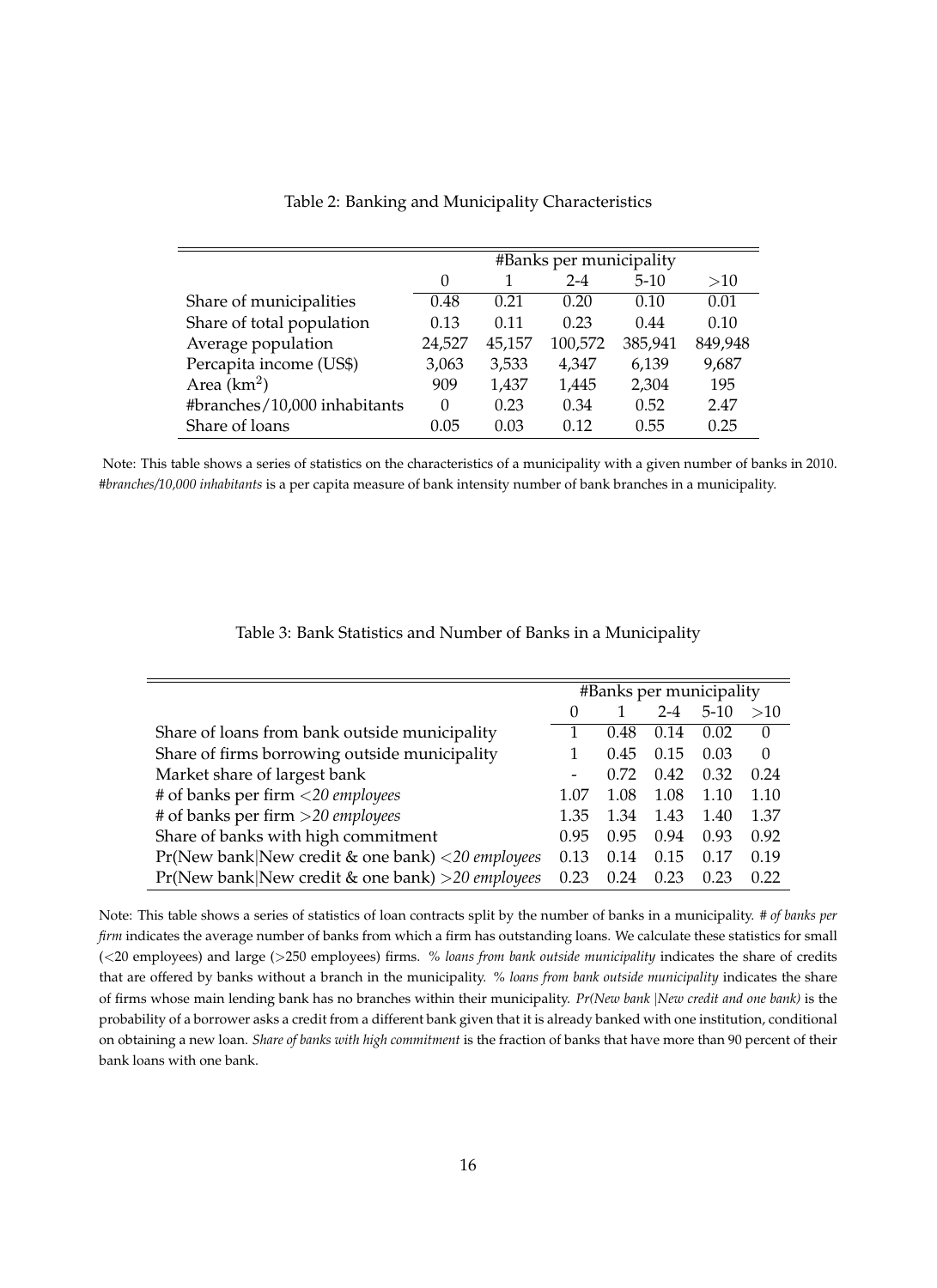|                          | #Banks per municipality |       |         |        |       |  |
|--------------------------|-------------------------|-------|---------|--------|-------|--|
| Interest Rate            | $\mathbf{0}$            |       | $2 - 4$ | $5-10$ | >10   |  |
| <b>Total Loans</b>       | 0.147                   | 0.158 | 0.146   | 0.122  | 0.109 |  |
| <20 employees            | 0.167                   | 0.179 | 0.165   | 0.146  | 0.125 |  |
| ${>}250$ employees       | 0.053                   | 0.050 | 0.051   | 0.045  | 0.045 |  |
| No Recent Credit History | 0.149                   | 0.182 | 0.136   | 0.116  | 0.104 |  |
| <b>Switching Banks</b>   | 0.122                   | 0.115 | 0.113   | 0.102  | 0.098 |  |
| $<$ 20 employees         | (1.140)                 |       | 0.125   | 0.118  | 0.112 |  |

Table 4: Lending Spreads and Number of Banks per Municipality

Note: This table shows statistics on loan contracts split by the number of banks in a municipality. The spreads are the difference between the interest rate and the interbank loan rate. *No Recent Credit History* are those firms who have not had a outstanding credit in the past two years. *Switching Banks* are the credits of a firm with recent credit history that are obtained with a bank with which a firm did not have a credit relation in the past three years. Finally, *Pr(New Bank*j*New Credit)* is the probability that a firm obtains a new credit from a new bank, conditional on obtaining a new loan.

Table 5: Bank Presence in a Municipality and Market Share

| Personnel  | #Branches  | #ATMs      |
|------------|------------|------------|
| $0.106***$ | $0.025***$ | $0.026***$ |
| [0.009]    | [0.003]    | [0.004]    |

Note: Dependent variable is the market share of a bank in a municipality. The dependent variable is one of three measures of the intensity of the bank investment in the municipality (personnel employed, number of branches opened, or number of ATMs). The benchmark regression is  $shr_{j,m,t} = log(x_{j,m,t}) + muni \times year$ , where  $shr_{j,m,t}$  is bank  $j$  market share in municipality m in year t.  $log(x_{j,m,t})$  is a measure of the intensity of the investment of a bank in a municipality.  $log(x_{i,m,t})$  is either the log number of bank employees, the log number of branches or the log number of ATMs. Finally  $muni \times year$  municipality-year fixed effects. We cluster the standard errors at the municipality level.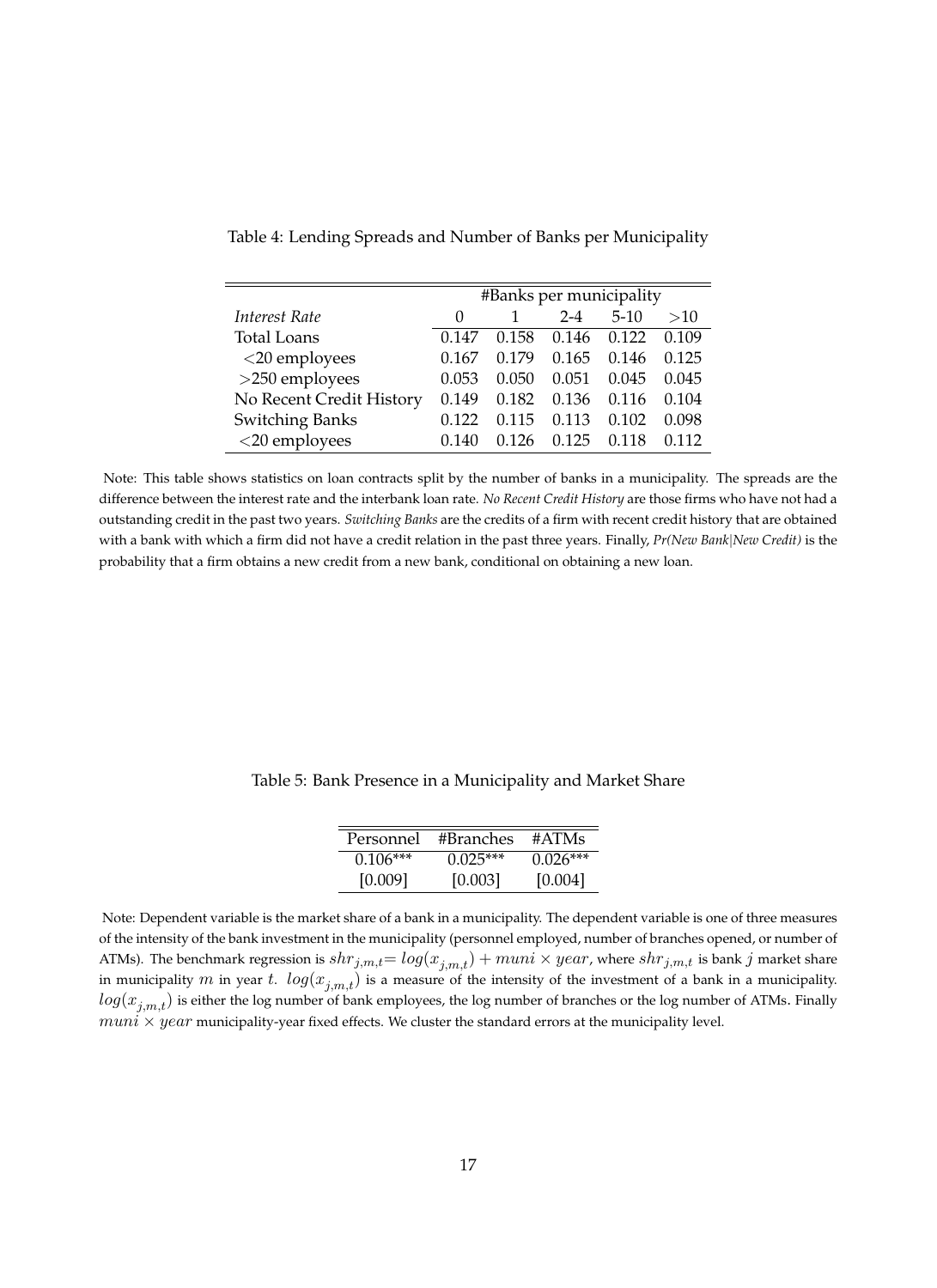|                        | Herf        | #Bks Muni   | #Bks Firms Acc |
|------------------------|-------------|-------------|----------------|
| Sml-Med - Bk. Comp.    | $-0.063***$ | $0.124**$   | $-0.155***$    |
|                        | [0.000]     | [0.056]     | [0.043]        |
| Med - Bk. Comp.        | $-0.184***$ | $-0.045$    | $-0.336***$    |
|                        | [0.000]     | [0.063]     | [0.058]        |
| Large - Bk. Comp.      | $-0.257***$ | $-0.172*$   | $-0.482***$    |
|                        | [0.000]     | [0.091]     | [0.083]        |
| Banked                 | $-0.184$    | $-0.173***$ | $-0.173***$    |
|                        | [0.000]     | [0.035]     | [0.035]        |
| Lngt Bk. Relation 1-3  | $-0.208$    | $-0.197***$ | $-0.195***$    |
|                        | [0.000]     | [0.025]     | [0.025]        |
| Lngt Bk. Relation $>3$ | $-0.607$    | $-0.572***$ | $-0.570***$    |
|                        | [0.000]     | [0.054]     | [0.054]        |
| Firm                   | $-2.200$    | $-2.242***$ | $-2.230***$    |
|                        | [0.000]     | [0.062]     | [0.060]        |
| Collateral             | $-0.868$    | $-0.973***$ | $-0.973***$    |
|                        | [0.000]     | [0.095]     | [0.096]        |
| # Bank Relations       | $-0.239$    | $-0.243***$ | $-0.237***$    |
|                        | [0.000]     | [0.032]     | [0.031]        |
| Maturity               | 0.933       | 1.145***    | $1.146***$     |
|                        | [0.000]     | [0.098]     | [0.098]        |
| Med-Sml                | 0.200       | $0.178***$  | $0.176***$     |
|                        | [0.000]     | [0.043]     | [0.042]        |
| Medium                 | $-1.429$    | $-1.399***$ | $-1.396***$    |
|                        | [0.000]     | [0.087]     | [0.088]        |
| Large                  | $-2.219$    | $-2.189***$ | $-2.182***$    |
|                        | [0.000]     | [0.118]     | [0.119]        |
| Observations           | 1,277,951   | 1,370,242   | 1,370,242      |
| Adj. R-squared         | 0.834       | 0.831       | 0.832          |

Table 6: Interest Rates and Competition, Average

Note: Dependent variable is the loan interest rate. Each column presents the coefficients of different measures of bank competition. The first column measures bank competition using the Herfindahl index in a municipality using the bank market share in terms of number of customers. The second column, measures bank competition according to the number of banks with branches in the municipality, while the third and final column measures bank competition according to the number of banks firms in a municipality access. We split the municipalities into four groups with increasing measure of bank competition *Small, Small-Medium, Medium*, and *Large*. The remaining controls are: *Banked*, which is an indicator of whether the borrower has previous credit history. *Lngt Bk. Relation*, is an indicator of whether the banking relation is under one year, between one and three years or over three years. *Firm*, is an indicator of whether the firm is incorporated. *Collateral*, measures the share of the loan that is collateralized. *#Bank Relations* measures the number of banks from which the firm has outstanding loans. *Maturity* is the length, in years, of the loan. *Small, Medium-Small, Medium* and *Large* are indicators of the size of the borrowers. All regressions include sector, type of loan (e.g. revolving), and bank-year fixed effects, as well as municipality characteristics such as area, income per capita and population. Standard errors are clustered by municipality. \*\*\* indicates significant at 1 percent.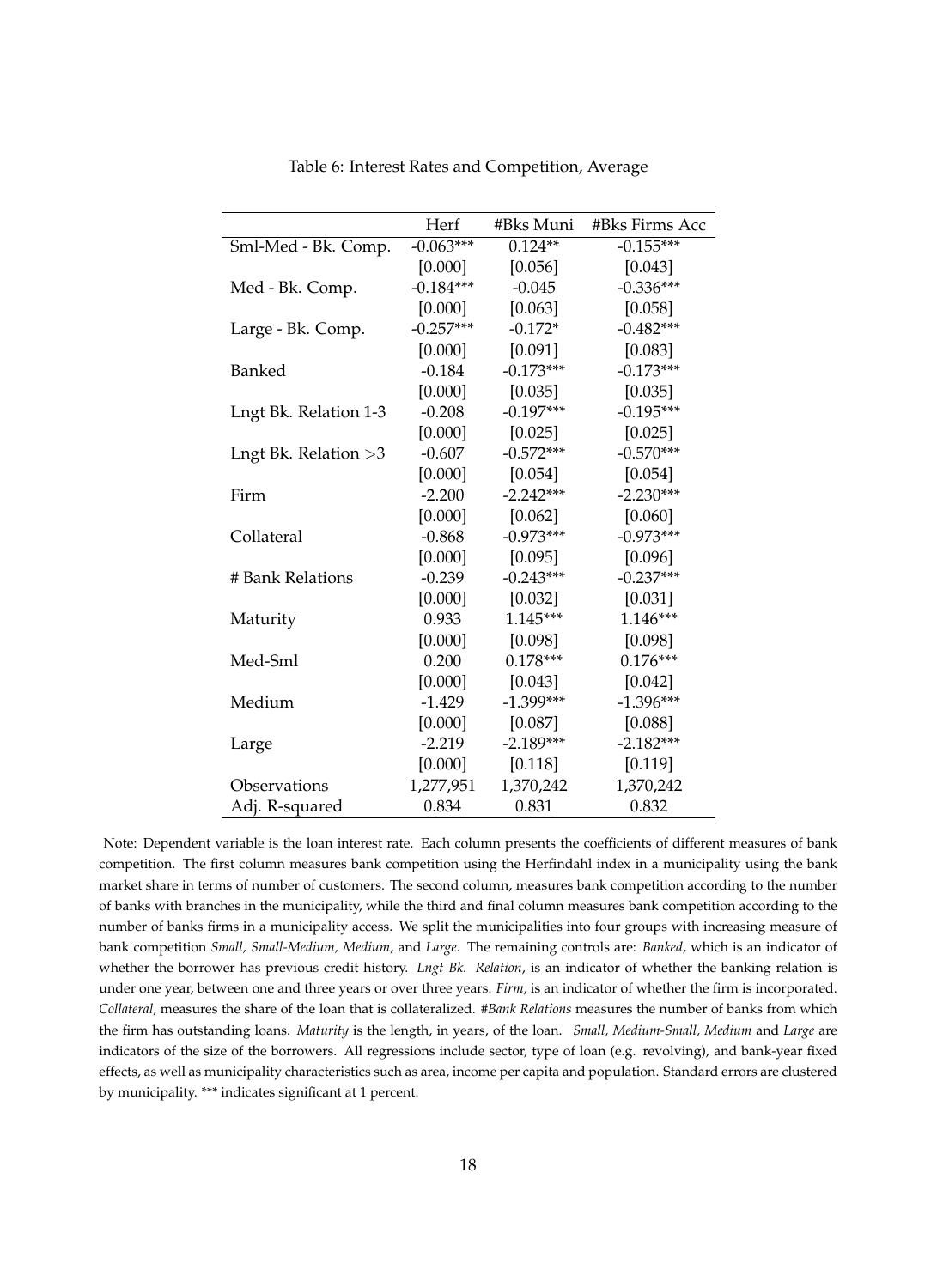|                       |             | Small firms |              | Large firms |             |              |  |
|-----------------------|-------------|-------------|--------------|-------------|-------------|--------------|--|
|                       | Herf        | #Bks Muni   | #Bks Firm Ac | Herf        | #Bks Muni   | #Bks Firm Ac |  |
|                       | (i)         | (ii)        | (iii)        | (i)         | (ii)        | (iii)        |  |
| Sml-Med - Bk. Comp.   | $-0.084$    | $0.107**$   | $-0.123***$  | $-0.293**$  | $-0.198**$  | $-0.661***$  |  |
|                       | [0.057]     | [0.051]     | [0.046]      | [0.133]     | [0.097]     | [0.076]      |  |
| Med - Bk. Comp.       | $-0.173***$ | $-0.076$    | $-0.303***$  | $-0.260**$  | $0.310***$  | $-0.194**$   |  |
|                       | [0.060]     | [0.061]     | [0.068]      | [0.119]     | [0.080]     | [0.075]      |  |
| Large - Bk. Comp.     | $-0.306***$ | $-0.237**$  | $-0.475***$  | $-0.053$    | 0.148       | $-0.566***$  |  |
|                       | [0.097]     | [0.104]     | [0.109]      | [0.123]     | [0.098]     | [0.083]      |  |
| Banked                | $-0.207***$ | $-0.200***$ | $-0.202***$  | $-0.048$    | 0.004       | $-0.006$     |  |
|                       | [0.044]     | [0.046]     | [0.046]      | [0.048]     | [0.048]     | [0.048]      |  |
| Lngt Bk. Relation 1-3 | $-0.081*$   | $-0.072*$   | $-0.071*$    | $0.081**$   | $0.095**$   | $0.090**$    |  |
|                       | [0.045]     | [0.042]     | [0.042]      | [0.038]     | [0.038]     | [0.038]      |  |
| Lngt Bk. Relation >3  | $-0.426***$ | $-0.381***$ | $-0.380***$  | $-0.217***$ | $-0.213***$ | $-0.205***$  |  |
|                       | [0.090]     | [0.083]     | [0.083]      | [0.051]     | [0.050]     | [0.050]      |  |
| Firm                  | $-2.254***$ | $-2.285***$ | $-2.273***$  | $-2.753***$ | $-3.000***$ | $-2.999***$  |  |
|                       | [0.052]     | [0.057]     | [0.055]      | [0.065]     | [0.063]     | [0.063]      |  |
| Collateral            | $-1.212***$ | $-1.330***$ | $-1.327***$  | $-0.240***$ | $-0.358***$ | $-0.356***$  |  |
|                       | [0.131]     | [0.144]     | [0.144]      | [0.039]     | [0.038]     | [0.038]      |  |
| # Bank Relations      | $-0.254***$ | $-0.245***$ | $-0.240***$  | $0.050*$    | $-0.026$    | 0.002        |  |
|                       | [0.028]     | [0.033]     | [0.032]      | [0.026]     | [0.025]     | [0.025]      |  |
| Maturity              | $0.812***$  | $1.005***$  | $1.007***$   | $0.891***$  | 1.218***    | $1.200***$   |  |
|                       | [0.127]     | [0.141]     | [0.140]      | [0.037]     | [0.036]     | [0.036]      |  |
| Observations          | 776,608     | 829,666     | 829,666      | 39,630      | 42,251      | 42,251       |  |
| Adj. R-squared        | 0.839       | 0.838       | 0.838        | 0.683       | 0.679       | 0.679        |  |

Table 7: Interest Rates and Competition Split by Firm Size

Note: Dependent variable is the loan interest rate. We split the regressions into two groups: Small firms (<50 employees) and large firms (>100 employees). Within each size category we regress interest rates on three different types of bank competition. Column (i) measures bank competition using the Herfindahl index in a municipality using the bank market share in terms of number of customers. Column (ii) measures bank competition according to the number of banks with branches in the municipality, whereas column (iii) measures bank competition according to the number of banks firms in a municipality access. We split the municipalities into four groups with increasing measure of bank competition *Small, Small-Medium, Medium*, and *Large*. The remaining controls are: *Banked*, which is an indicator of whether the borrower has previous credit history. *Lngt Bk. Relation* is an indicator of whether the banking relation is under one year, between one and three years or over three years. *Firm* is an indicator of whether the firm is incorporated. *Collateral* measures the share of the loan that is collateralized. *#Bank Relations* measures the number of banks from which the firm has outstanding loans. *Maturity* is the length, in years, of the loan. All regressions include sector, type of loan (e.g. revolving), and bank-year fixed effects, as well as municipality characteristics such as area, income per capita and population. Standard errors are clustered by Municipality. \*\*\* indicates significant at 1 percent.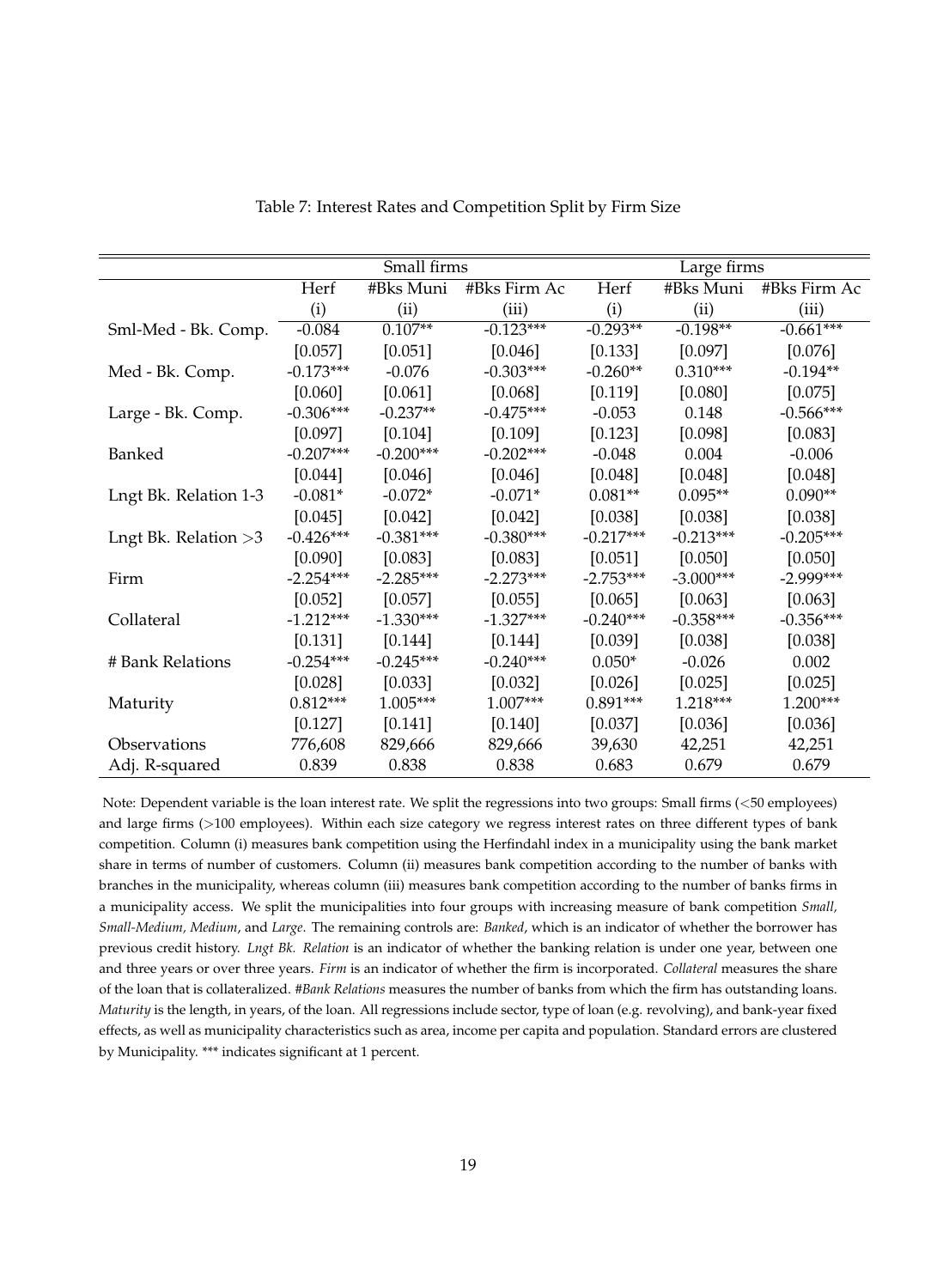|                        | Small       | Large       | Banked      | Unbanked    |
|------------------------|-------------|-------------|-------------|-------------|
|                        | (i)         | (ii)        | (iii)       | (iv)        |
| Sml-Med - Bk. Comp.    | $-0.002$    | $-0.107***$ | $-0.106***$ | $-0.095***$ |
|                        | [0.047]     | $[0.018]$   | $[0.020]$   | [0.031]     |
| Med - Bk. Comp.        | $-0.105***$ | $-0.293***$ | $-0.320***$ | $-0.211***$ |
|                        | $[0.040]$   | $[0.016]$   | $[0.018]$   | [0.027]     |
| Large - Bk. Comp.      | $-0.222***$ | $-0.420***$ | $-0.452***$ | $-0.372***$ |
|                        | $[0.042]$   | $[0.017]$   | $[0.019]$   | [0.030]     |
| Banked                 | $-0.122***$ | $-0.640***$ |             |             |
|                        | $[0.023]$   | [0.011]     |             |             |
| Lngt Bk. Relation 1-3  | $-0.153***$ | $-0.018*$   | $-0.129***$ |             |
|                        | [0.022]     | $[0.010]$   | [0.009]     |             |
| Lngt Bk. Relation $>3$ | $-1.351***$ | $-0.512***$ | $-0.604***$ |             |
|                        | [0.041]     | $[0.011]$   | [0.011]     |             |
| Collateral             | $-0.595***$ | $-0.804***$ | $-0.797***$ | $-0.421***$ |
|                        | $[0.017]$   | [0.009]     | $[0.009]$   | [0.018]     |
| Med-Sml                | $0.162***$  | $-0.315***$ | $-0.351***$ | $0.140***$  |
|                        | $[0.016]$   | $[0.007]$   | [0.007]     | [0.017]     |
| Medium                 | $-1.560***$ | $-2.129***$ | $-1.952***$ | $-2.954***$ |
|                        | [0.023]     | $[0.010]$   | $[0.010]$   | $[0.024]$   |
| Large                  | $-2.714***$ | $-2.823***$ | $-2.717***$ | $-3.908***$ |
|                        | $[0.040]$   | $[0.017]$   | $[0.017]$   | [0.046]     |
| #Bank Relations        | $-0.169***$ | $-0.466***$ | $-0.440***$ | $-0.426***$ |
|                        | $[0.014]$   | [0.006]     | $[0.005]$   | [0.020]     |
| Maturity               | $0.057***$  | $0.828***$  | $0.679***$  | $0.218***$  |
|                        | $[0.015]$   | $[0.008]$   | $[0.008]$   | [0.016]     |
| Observations           | 271,532     | 1,324,161   | 1,256,990   | 338,703     |
| Adjusted R-squared     | 0.718       | 0.812       | 0.815       | 0.746       |

Table 8: Interest Rates and Competition Split by Firm Age, Banked Status

Note: Dependent variable is the loan interest rate. Each column presents the coefficients of different samples of firms. Column (i) includes small firms with fewer than 50 employees. Column (ii) includes firms with more than 150 employees. Finally columns (iii) and (iv) include firms with and without credit history. For each regression we split the municipalities into four groups with increasing measure of bank competition *Small, Small-Medium, Medium*, and *Large* according to the Herfindahl competition measure. The remaining controls are: *Banked*, which is an indicator of whether the borrower has previous credit history. *Lngt Bk. Relation* is an indicator of whether the banking relationship is under one year, between one and three years or over three years. *Firm* is an indicator of whether the firm is incorporated. *Collateral* measures the share of the loan that is collateralized. *#Bank Relations* measures the number of banks from which the firm has outstanding loans. *Maturity* is the length, in years, of the loan. *Small, Medium-Small, Medium* and *Large* are indicators of the size of the borrowers. All regressions include sector, type of loan (e.g. revolving), and bank-year fixed effects, as well as municipality characteristics such as area, income per capita and population. Standard errors are clustered by municipality. \*\*\* indicates significant at 1 percent.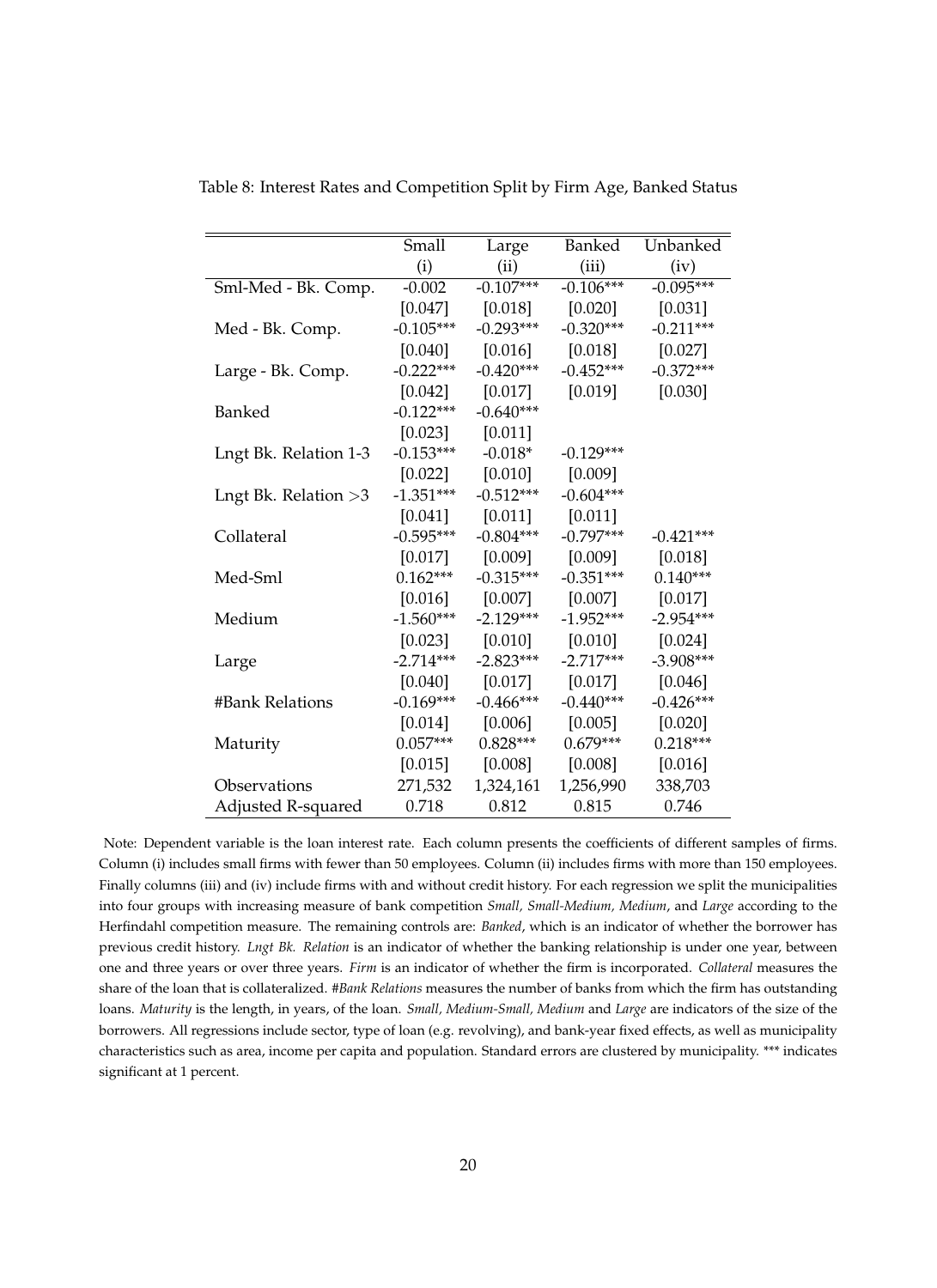|                    | All         | Sml         | Lrg         | Bkd         | Unbkd       |
|--------------------|-------------|-------------|-------------|-------------|-------------|
|                    | (i)         | (ii)        | (iii)       | (iv)        | (v)         |
| Mkt Shr 0.1-0.2    | $-0.092***$ | $-0.188***$ | $0.029**$   | $-0.084***$ | $-0.114***$ |
|                    | [0.008]     | [0.011]     | [0.013]     | [0.009]     | [0.018]     |
| Mkt Shr 0.2-0.3    | $0.074***$  | $0.032*$    | $0.177***$  | $0.107***$  | $-0.019$    |
|                    | [0.011]     | [0.016]     | [0.018]     | [0.013]     | [0.022]     |
| Mkt Shr 0.3-0.5    | $0.233***$  | $0.122***$  | $0.176***$  | $0.229***$  | $0.230***$  |
|                    | [0.013]     | [0.018]     | [0.021]     | [0.015]     | [0.024]     |
| Mkt Shr 0.5-1.0    | $0.449***$  | $0.501***$  | $0.355***$  | $0.522***$  | $0.251***$  |
|                    | [0.016]     | [0.022]     | [0.028]     | [0.019]     | [0.033]     |
| Banked             | $-0.159***$ | $-0.177***$ | $-0.193***$ |             |             |
|                    | [0.010]     | [0.013]     | [0.014]     |             |             |
| Collateral         | $-0.947***$ | $-1.302***$ | $-0.543***$ | $-0.960***$ | $-0.581***$ |
|                    | [0.009]     | [0.013]     | [0.012]     | [0.010]     | [0.018]     |
| Maturity           | $1.131***$  | $1.000***$  | $1.217***$  | $1.321***$  | $0.382***$  |
|                    | [0.007]     | [0.010]     | [0.011]     | [0.008]     | [0.016]     |
| #Bank Relations    | $-0.221***$ | $-0.225***$ | $-0.094***$ | $-0.192***$ | $-0.100***$ |
|                    | [0.006]     | [0.008]     | [0.008]     | [0.006]     | [0.020]     |
| Observations       | 1,370,422   | 829,772     | 540,650     | 1,019,904   | 350,518     |
| Adjusted R-squared | 0.837       | 0.845       | 0.777       | 0.858       | 0.773       |

Table 9: Interest Rate per Bank Market Share

Note: Dependent variable is the loan interest rate. Each column presents the coefficients of different samples of firms. Column (i) includes all firms. Column (ii) small firms with fewer than 50 employees. Column (iii) includes firms with more than 150 employees. Finally columns (iv) and (v) include firms with and without credit history. The coefficients of interest are the indicators *Mkt Sht* which indicate whether the market share of a bank is a determined interval. The remaining controls are: *Banked*, which is an indicator of whether the borrower has previous credit history. *Lngt Bk. Relation* is an indicator of whether the banking relation is under one year, between one and three years or over three years. *Firm* is an indicator of whether the firm is incorporated. *Collateral* measures the share of the loan that is collateralized. *#Bank Relations* measures the number of banks from which the firm has outstanding loans. *Maturity* is the length, in years, of the loan.*Small, Medium-Small, Medium* and *Large* are indicators of the size of the borrowers. All regressions include sector, type of loan (e.g. revolving), bank-year and municipality-year fixed effects, as well as municipality characteristics such as area, income per capita and population. Standard errors are clustered by municipality. \*\*\* indicates significant at 1 percent.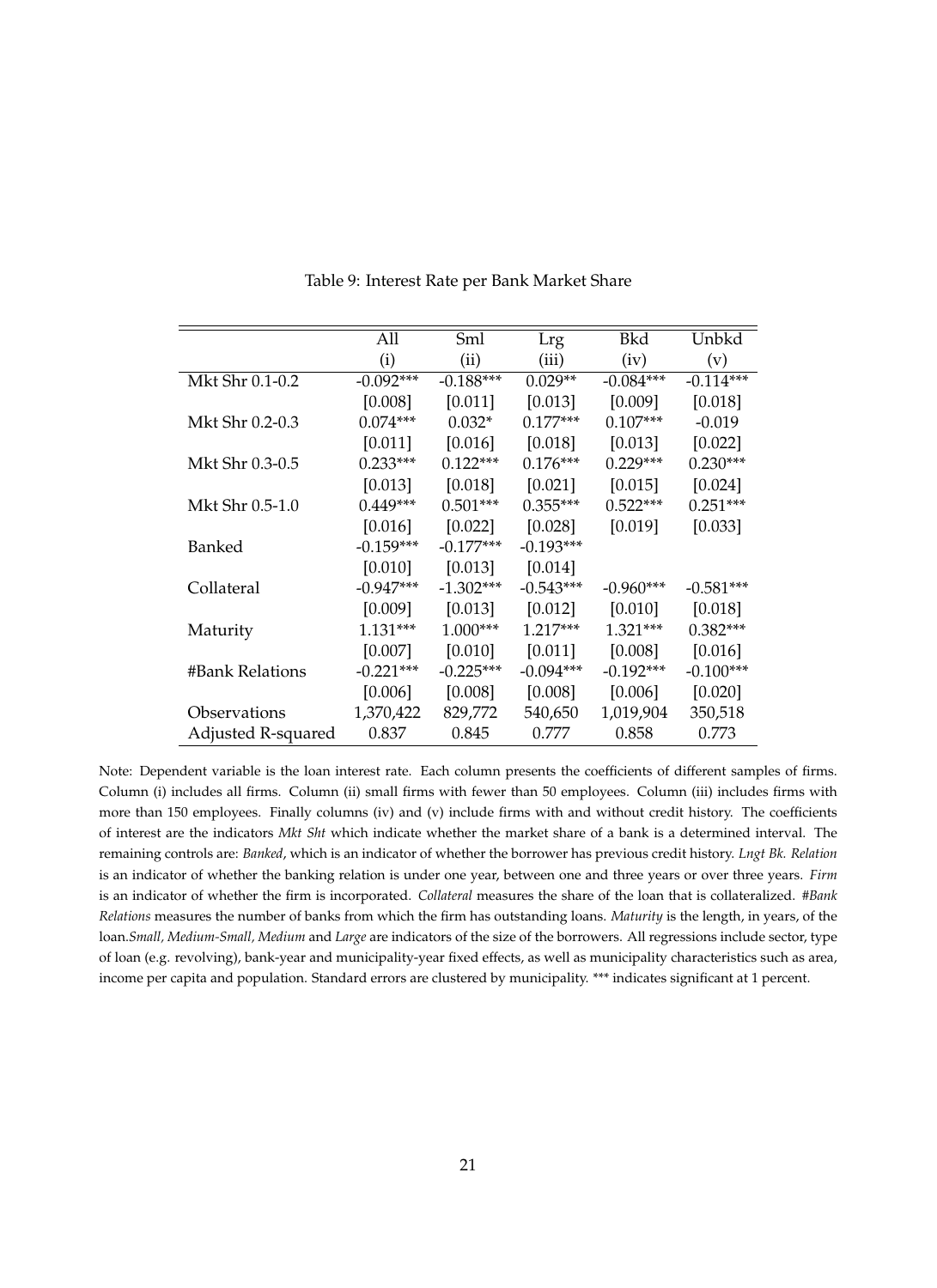|                     | Small      | Large    |
|---------------------|------------|----------|
| Sml-Med - Bk. Comp. | $0.026**$  | $-0.001$ |
|                     | [0.010]    | [0.009]  |
| Med - Bk. Comp.     | $0.033***$ | 0.007    |
|                     | [0.010]    | [0.008]  |
| Large - Bk. Comp.   | $0.032***$ | 0.007    |
|                     | [0.012]    | [0.009]  |
| Observations        | 114,648    | 172,198  |
| Adjusted R-squared  | 0.180      | 0.149    |

Table 10: Bank Competition and Switching of Lenders

Note: Dependent variable  $swt_{i,t}$  is an indicator of whether firm i switched banks in period t given that obtained a new loan. Each column presents the coefficients of different samples of firms. Column *Small* includes firms with fewer than 50 employees. Column *Large* includes firms with more than 50 employees. For each regression we split the municipalities into four groups with increasing measure of bank competition *Small, Small-Medium, Medium*, and *Large* according to the Herfindahl competition measure. All regressions include sector, and bank-year fixed effects, as well as municipality characteristics such as area, income per capita and population. Standard errors are clustered by municipality. \*\*\* indicates significant at 1 percent.

|                     | Small Firms |            | Large Firms |             |  |
|---------------------|-------------|------------|-------------|-------------|--|
|                     | (1)         | (2)        | (3)         | (4)         |  |
|                     | Few Banks   | Many Banks | Few Banks   | Many Banks  |  |
| Banked              | $0.125***$  | $0.181***$ | $-0.399***$ | $-0.294***$ |  |
|                     | [0.031]     | [0.021]    | [0.128]     | [0.072]     |  |
| <b>Observations</b> | 171,592     | 353,839    | 14,567      | 41,441      |  |
| Adjusted R-squared  | 0.891       | 0.861      | 0.876       | 0.814       |  |

Table 11: Interest Rate - Banked Premium

Note: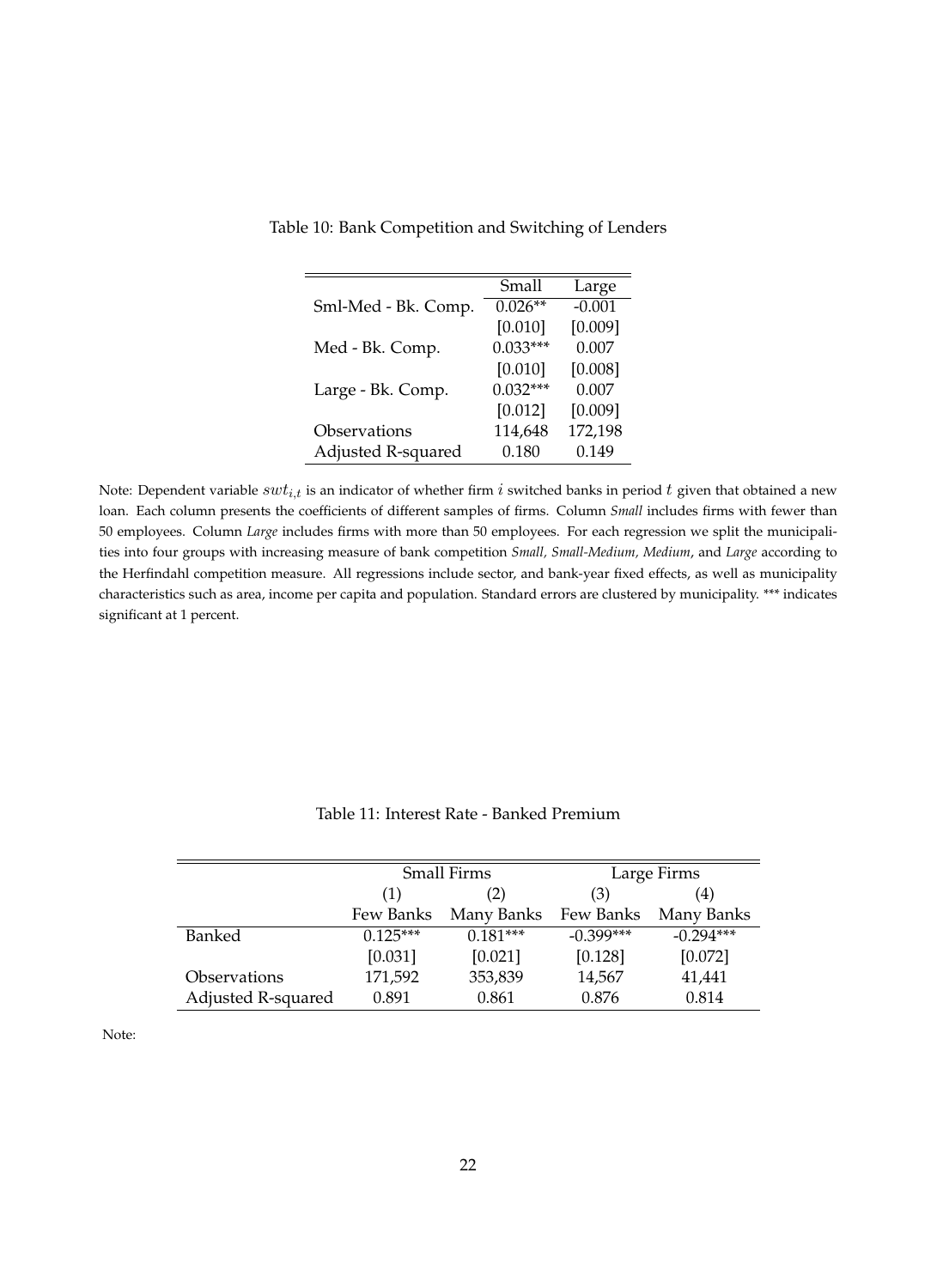| Description                             | Parameter                     | Value | <b>Target</b>  |
|-----------------------------------------|-------------------------------|-------|----------------|
| Cost of funds                           | $r_d$                         | 0.06  | Interbank rate |
| Size of large firm                      | $\overline{\lambda}$          |       | Normalization  |
| Relative size of large firms            | $\lambda/\underline{\lambda}$ | 13.5  | Census         |
|                                         | b <sub>1</sub>                | 1.9   |                |
| Pop. size relative to large muni $(\%)$ | $b_2$                         | 8.7   | Census         |
|                                         | $b_3$                         | 32.2  |                |
|                                         | $\alpha_1$                    | 1.6   |                |
|                                         | $\alpha_2$                    | 2.1   | Census         |
| Relative number of large firms $(\%)$   | $\alpha_3$                    | 3.1   |                |
|                                         | $\alpha_4$                    | 3.9   |                |
| Outside option                          | $\bar{\omega}$                |       |                |

### Table 12: Model - Calibrated Parameters

Note: For the relative firm size we did not take into account firms with more than 250 employees.

| Description                      | Parameter  | Value | <b>Target</b>                                |
|----------------------------------|------------|-------|----------------------------------------------|
| Entry cost                       |            |       | Number of banks                              |
| Matching cost, banked            | $m_h$      |       |                                              |
| Matching cost, unbanked          | $m_u$      |       | Market share of largest bank, unbanked firms |
| Matching cost, switchers         | $m_s$      |       | Probability of switching banks               |
| Lognormal distribution mean      | $\mu$      |       | Average interest rate, large firms           |
| Lognormal distribution std. dev. | $\sigma$   |       | Market share of largest bank                 |
| Relative oper. cost switcher     | $\theta_s$ |       | Bkd premium of largest bank, large firms     |
| Relative oper. cost unbanked     | $\theta_u$ |       | Average interest rate, small unbanked firms  |
| Project return                   | Ζ          |       | Average interest rate, small firms           |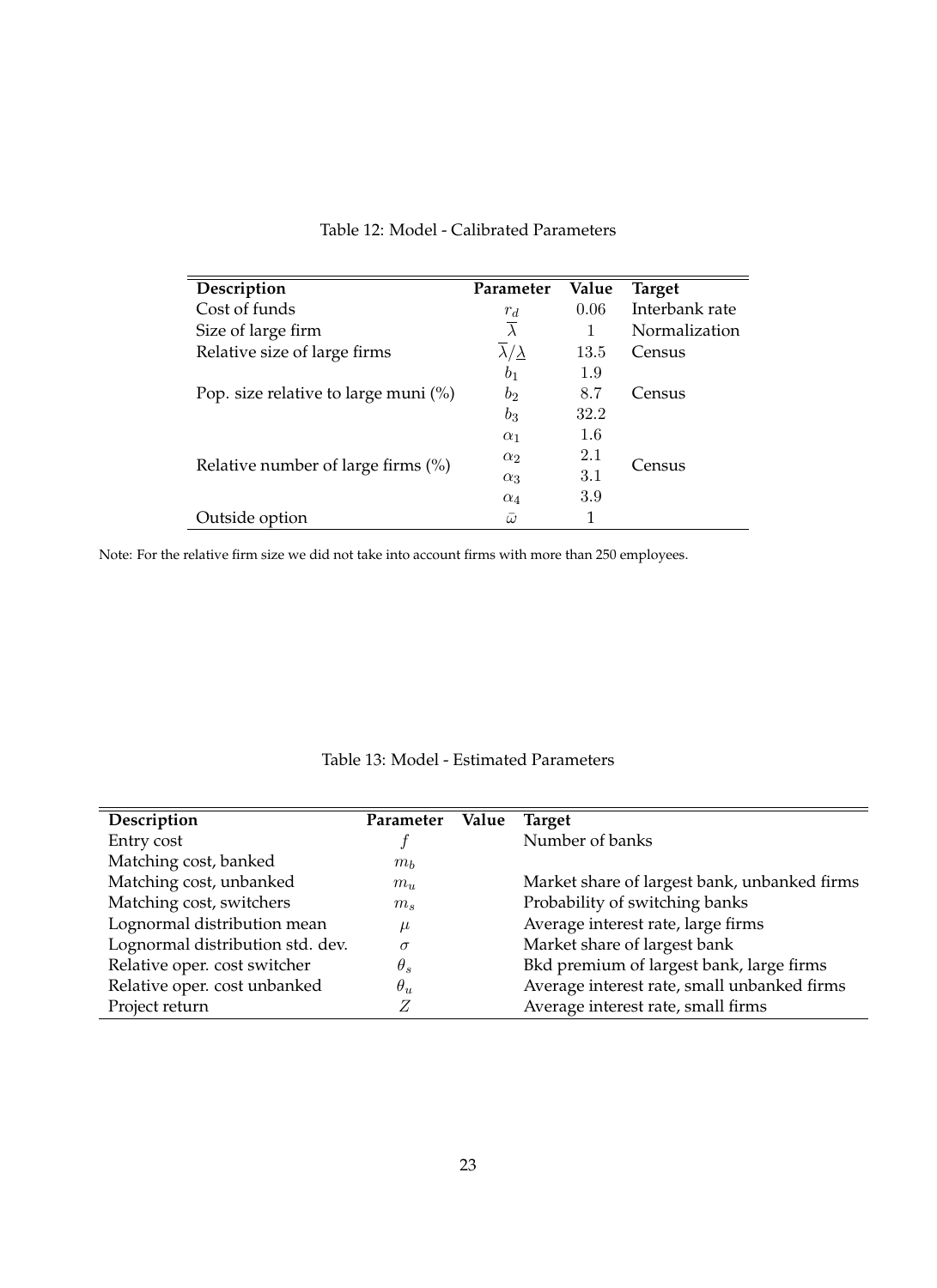| Moment                                       | <b>Small Municipalities</b> |      | Large Municipalities |      |
|----------------------------------------------|-----------------------------|------|----------------------|------|
|                                              | Model                       | Data | Model                | Data |
| Pop. relative to large municipalities $(\%)$ |                             | 1.9  |                      | 100  |
| Number of banks                              |                             | 1.7  |                      | 10.9 |
| Share of large firms in municipality $(\%)$  |                             | 1.6  |                      | 3.9  |
| Share of borrowers switching banks (%)       |                             | 22.1 |                      | 29.8 |
| Share of entrant borrowers $(\%)$            |                             | 12.2 |                      | 13.7 |
| Share of unbanked firms $(\%)$               |                             | 91.1 |                      | 78.1 |
| Mkt shr of largest bank $(\%)$ :             |                             |      |                      |      |
| - Small firms                                |                             | 74.8 |                      | 55.5 |
| - Large firms                                |                             | 73.1 |                      | 41.6 |
| - Unbanked                                   |                             | 77.0 |                      | 49.7 |
| Average interest rate $(\% )$ :              |                             |      |                      |      |
| - Small firms                                |                             | 19.1 |                      | 16.0 |
| - Small-unbanked firms                       |                             | 20.2 |                      | 18.4 |
| - Large firms                                |                             | 9.5  |                      | 10.4 |
| Bkd premium of largest bank (%):20.2         |                             |      |                      |      |
| - Small firms                                |                             | 1.6  |                      | 0.7  |
| - Large firms                                |                             | 1.1  |                      | 0.5  |

#### Table 14: Model Parameters

Note: *Large(Small) municipalities*, are municipalities in the top (bottom) quartile regarding population in 2010. *Population relative to large municipality* is the average population in the municipalities in a given population quartile relative to the population in municipalities in the top quartile*. Number of banks* is the average number of banks with active branches within the municipality. *Shr of large firms in a municipality* is the fraction of firms with more than 250 employees.*Shr of borrowers switching banks* is the fraction of incumbent borrowers who switch banks given that they apply for a new credit. The *Share of entrant borrowers* is the fraction of borrowing firms that enter the credit market for the first time. The *Share of unbanked firms* is the fraction of firms without bank loans. The *market share of the largest bank* is measured in terms of the number of loans. The *banked premium of the largest bank* is the differential, in percentage points, of the interest rate charged by the largest bank in a municipality.